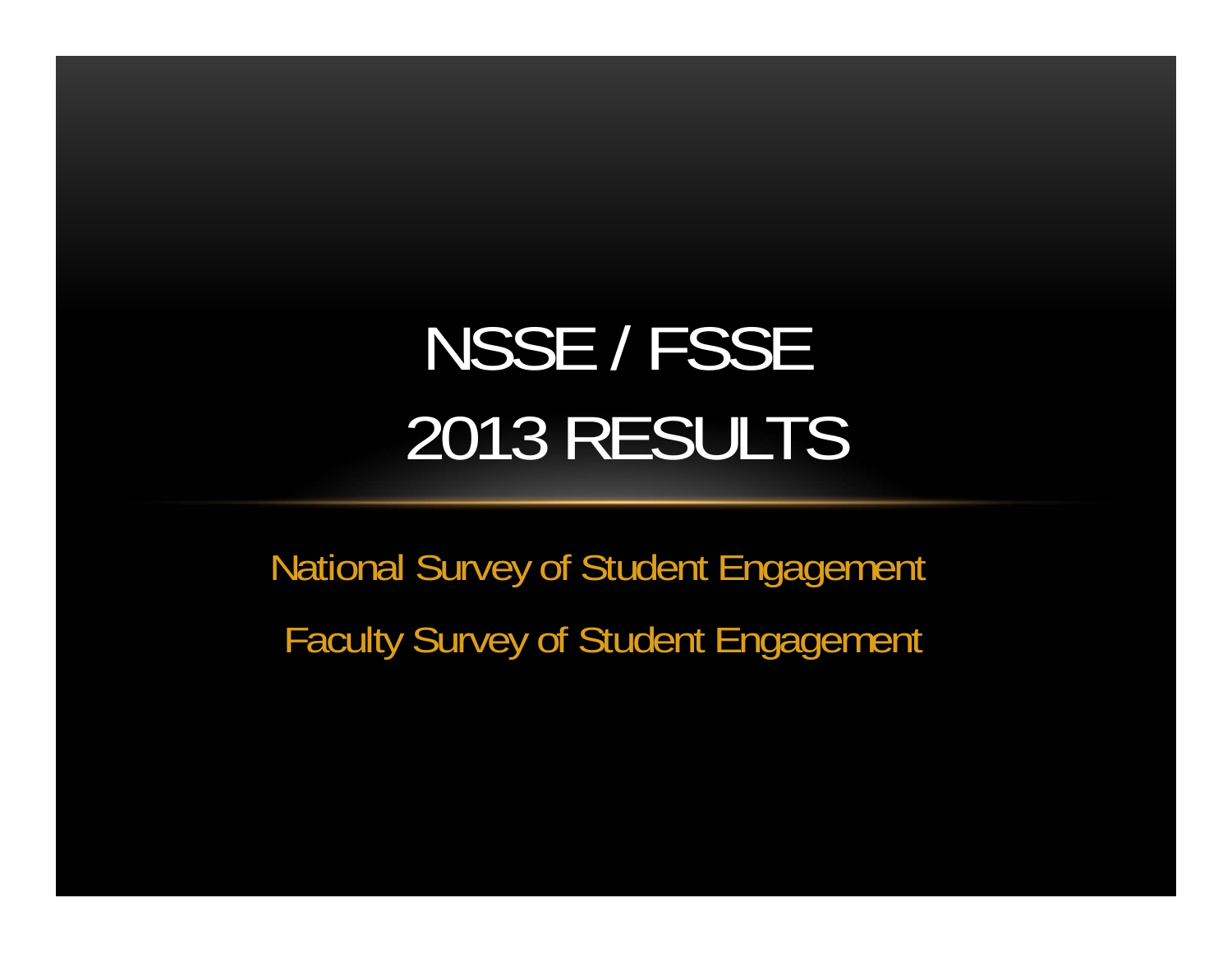#### METHODOLOGY

Field Period: Spring 2013

Method: Email invites for a web-based survey

Freshmen: 2,251 invited  $\rightarrow$  380 participated  $\rightarrow$  17% response rate

Seniors: 696 invited → 228 participated → 33% response rate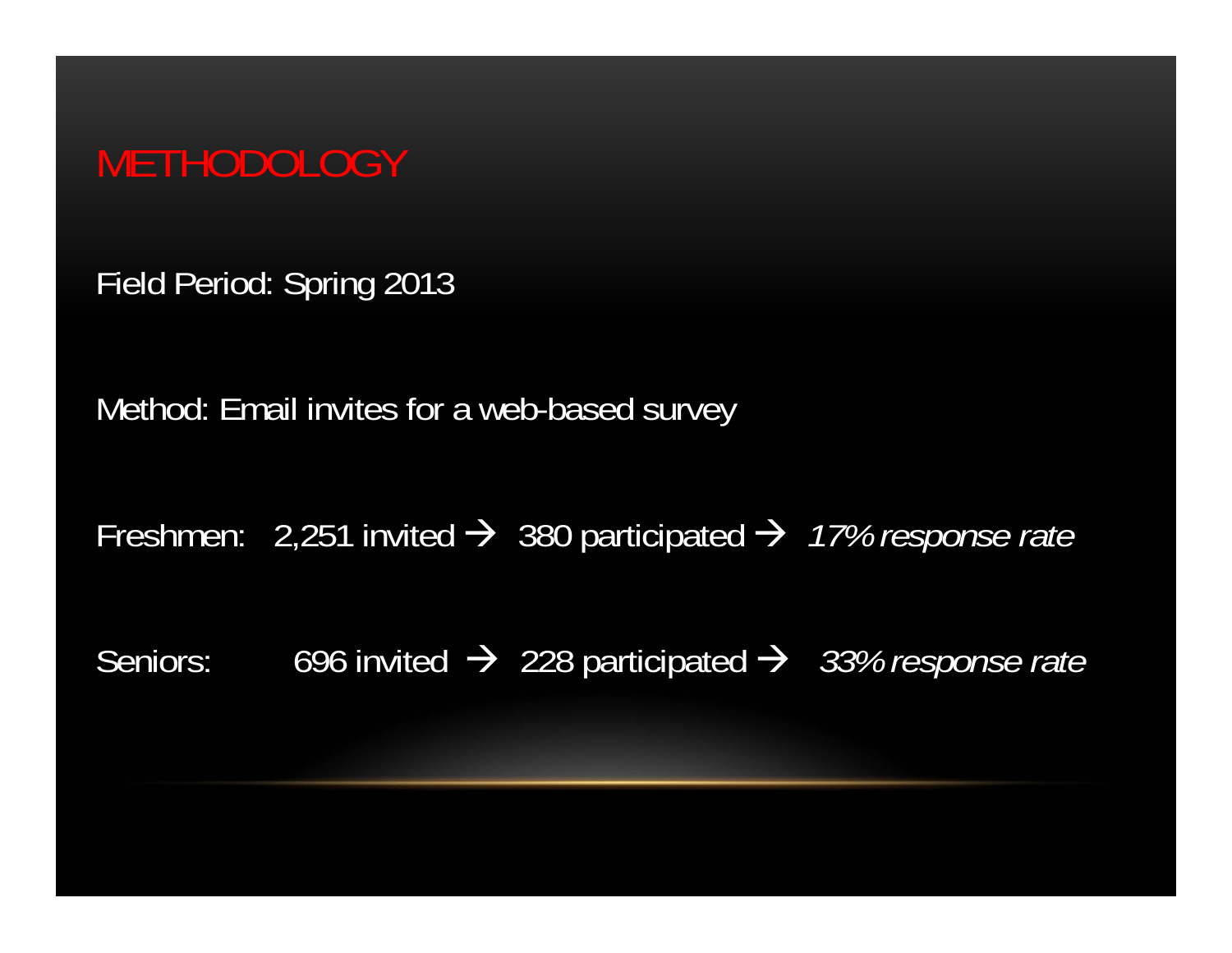### HIGH IMPACT PRACTICES

Key traits of activities with significant positive association with student learning and retention:

- •Demand considerable time and effort
- •Facilitate learning outside the classroom
- •Require meaningful interactions with faculty and student
- $\bullet$ Encourage collaboration with diverse others
- •Provide frequent and substantive feedback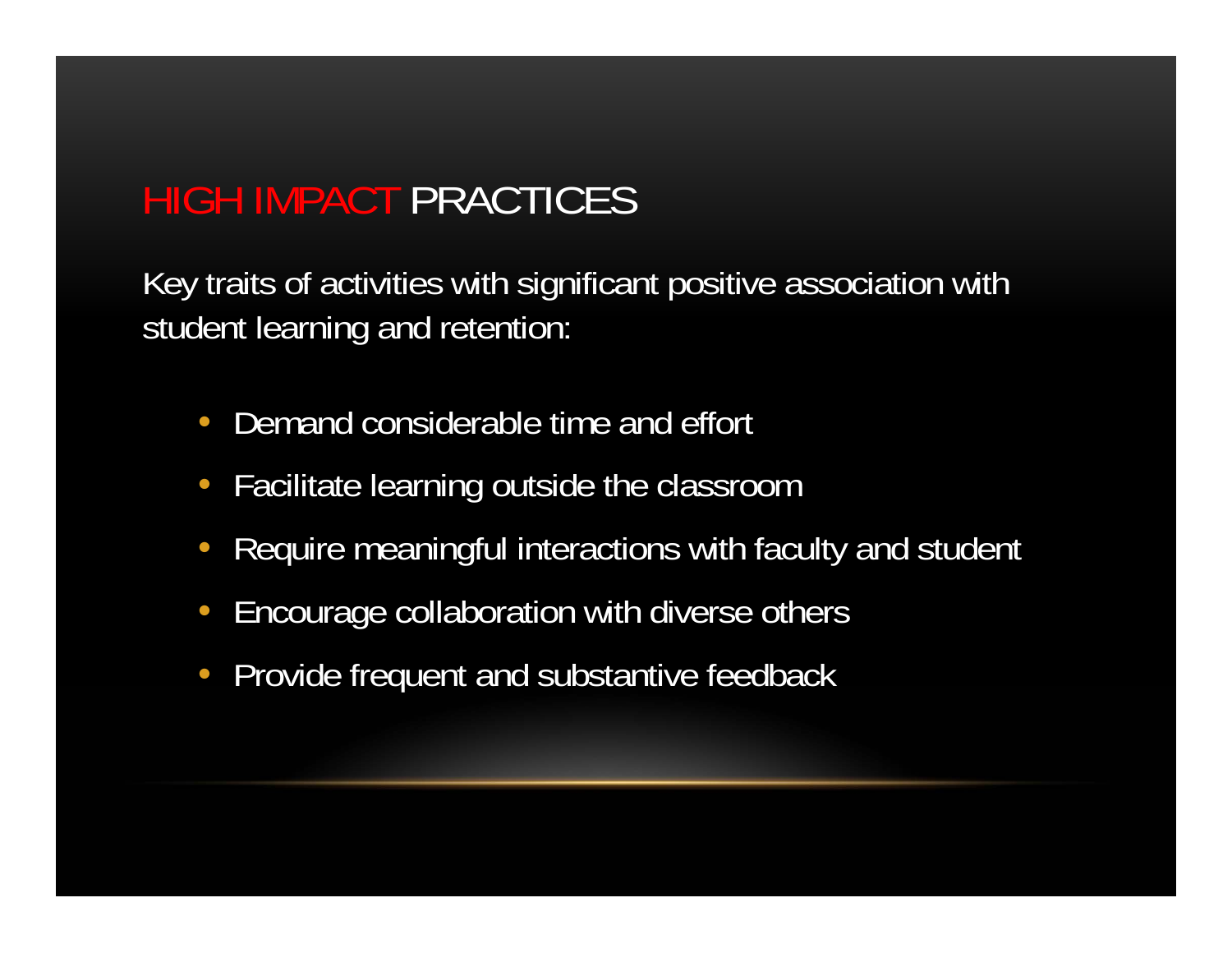#### HIGH IMPACT PRACTICES

- Learning communities *(taking 2 or more classes as a cohort or other formal program)*
- Service learning courses
- Research with faculty
- $\bullet$ Internship or field experience
- $\bullet$ **Study abroad**
- $\bullet$ Culminating senior experience *(thesis, capstone, etc.)*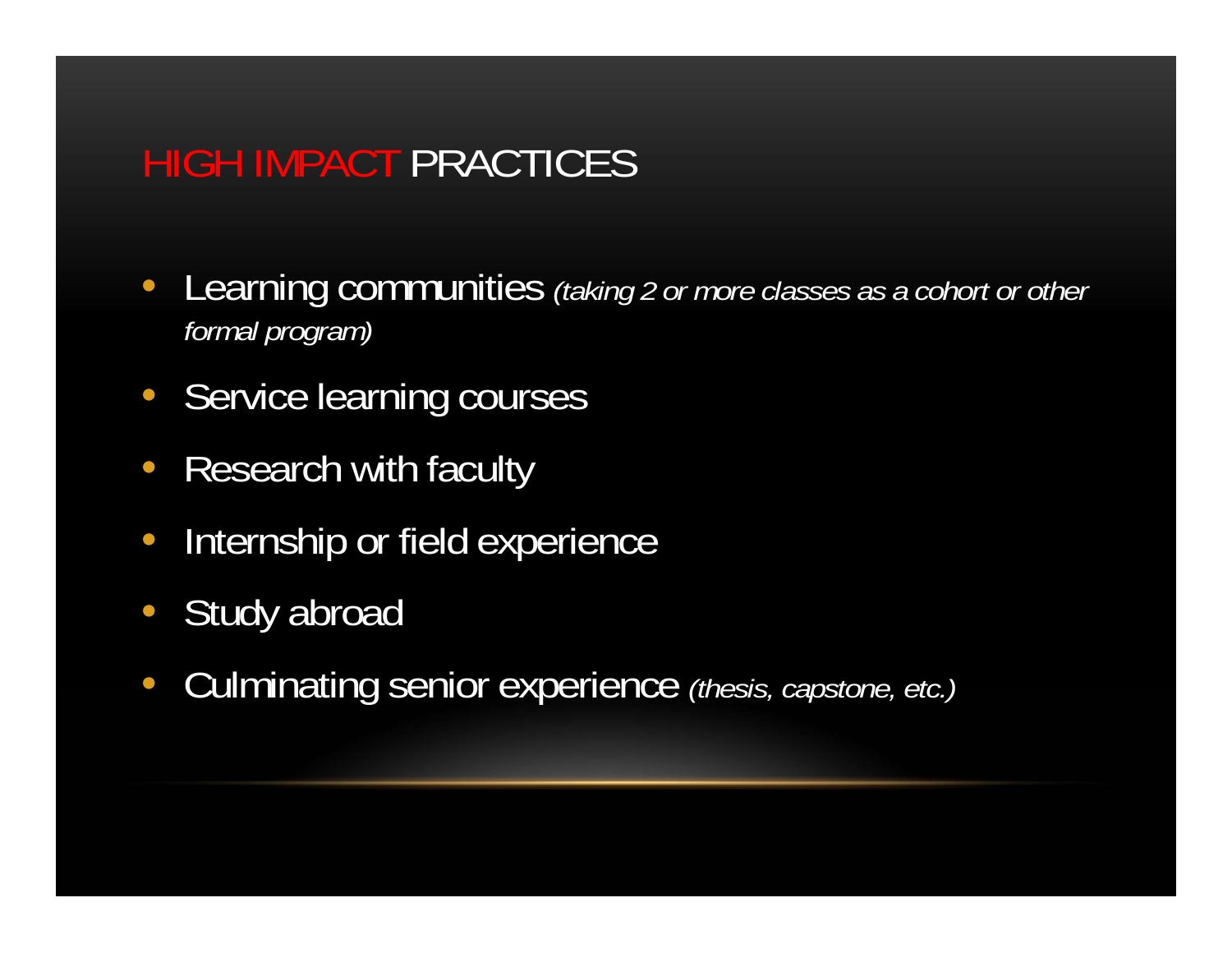#### PARTICIPATION IN HIGH IMPACT PRACTICES



One ■ Two or more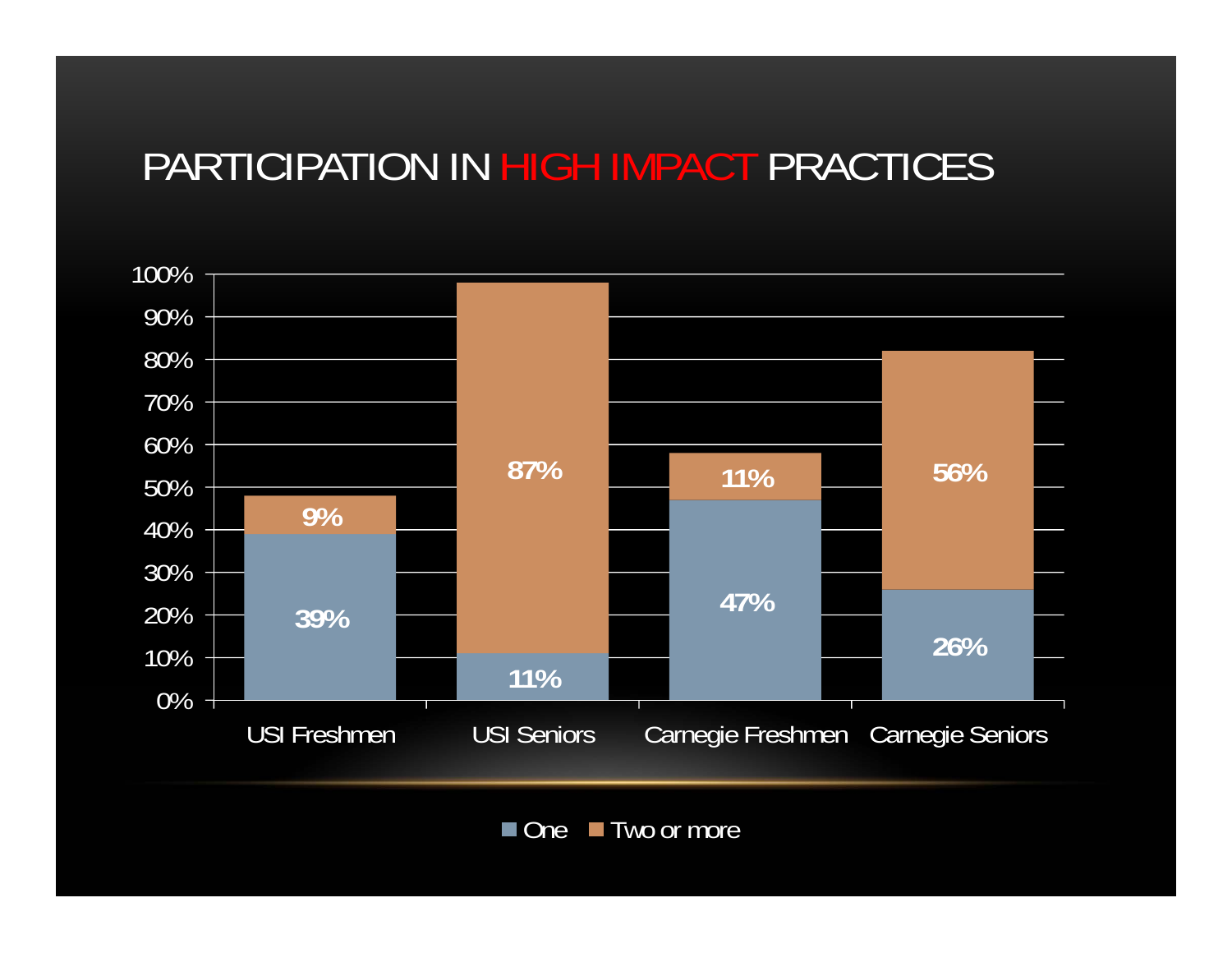# FRESHMEN PARTICIPATION IN HIGH IMPACT PRACTICES

| <b>Activity</b>                | <b>USI</b> | Carnegie<br><b>Peers</b> | <b>Difference</b> |
|--------------------------------|------------|--------------------------|-------------------|
| <b>Learning Community</b>      | 16%        | 13%                      | 3%                |
| <b>Service Learning</b>        | 6%         | $9\%$                    | $-3%$             |
| Research with a Faculty Member | 3%         | 5%                       | $-2\%$            |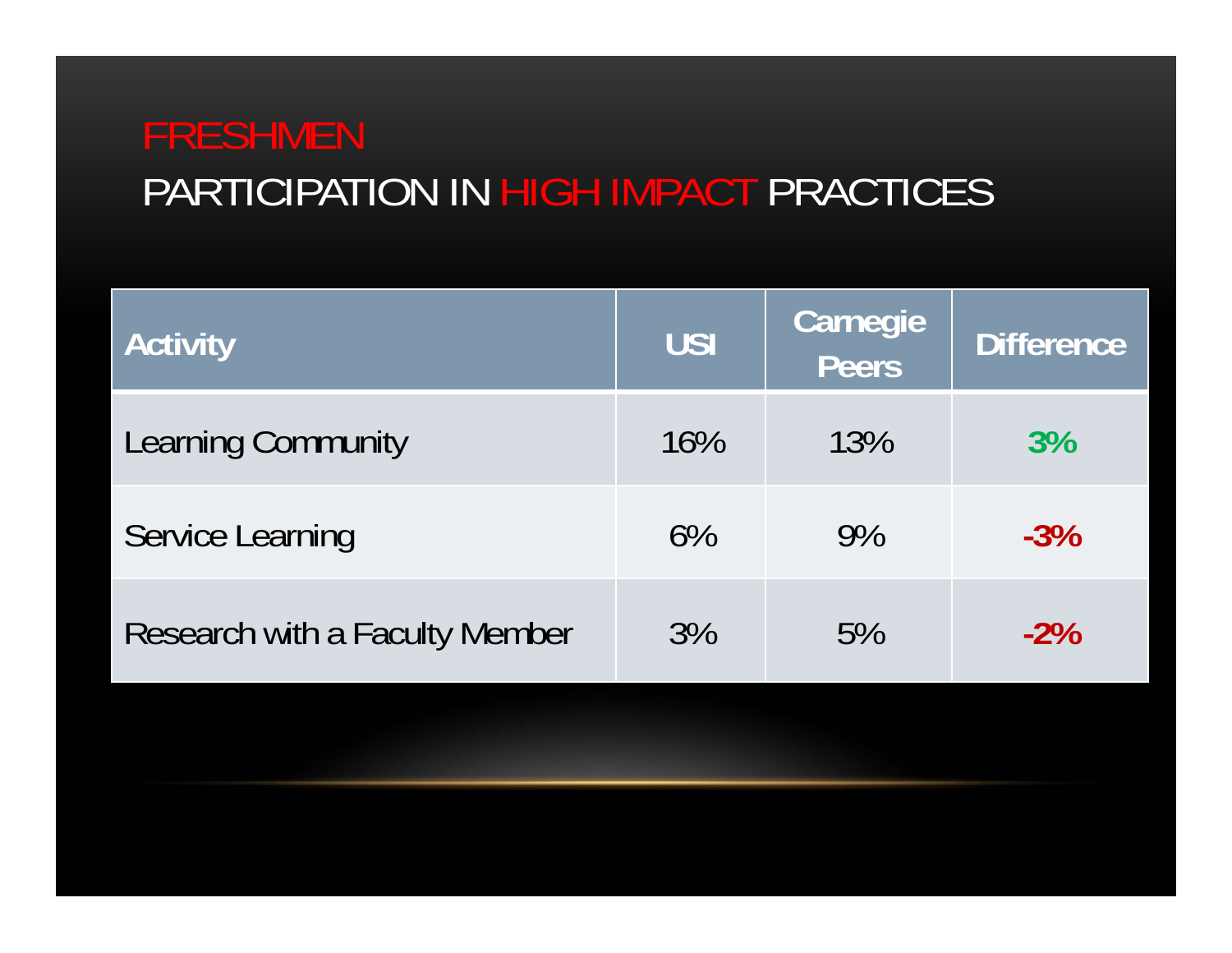# PARTICIPATION IN HIGH IMPACT PRACTICES

| <b>Activity</b>                      | USI | Carnegie<br><b>Peers</b> | <b>Difference</b> |
|--------------------------------------|-----|--------------------------|-------------------|
| <b>Service Learning</b>              | 82% | 62%                      | $+20%$            |
| <b>Culminating Senior Experience</b> | 81% | 42%                      | $+39%$            |
| Internship or Field Experience       | 73% | 45%                      | $+28%$            |
| <b>Learning Community</b>            | 28% | 23%                      | $+5%$             |
| Research with a Faculty Member       | 24% | 19%                      | $+5%$             |
| <b>Study Abroad</b>                  | 10% | 10%                      | $0\%$             |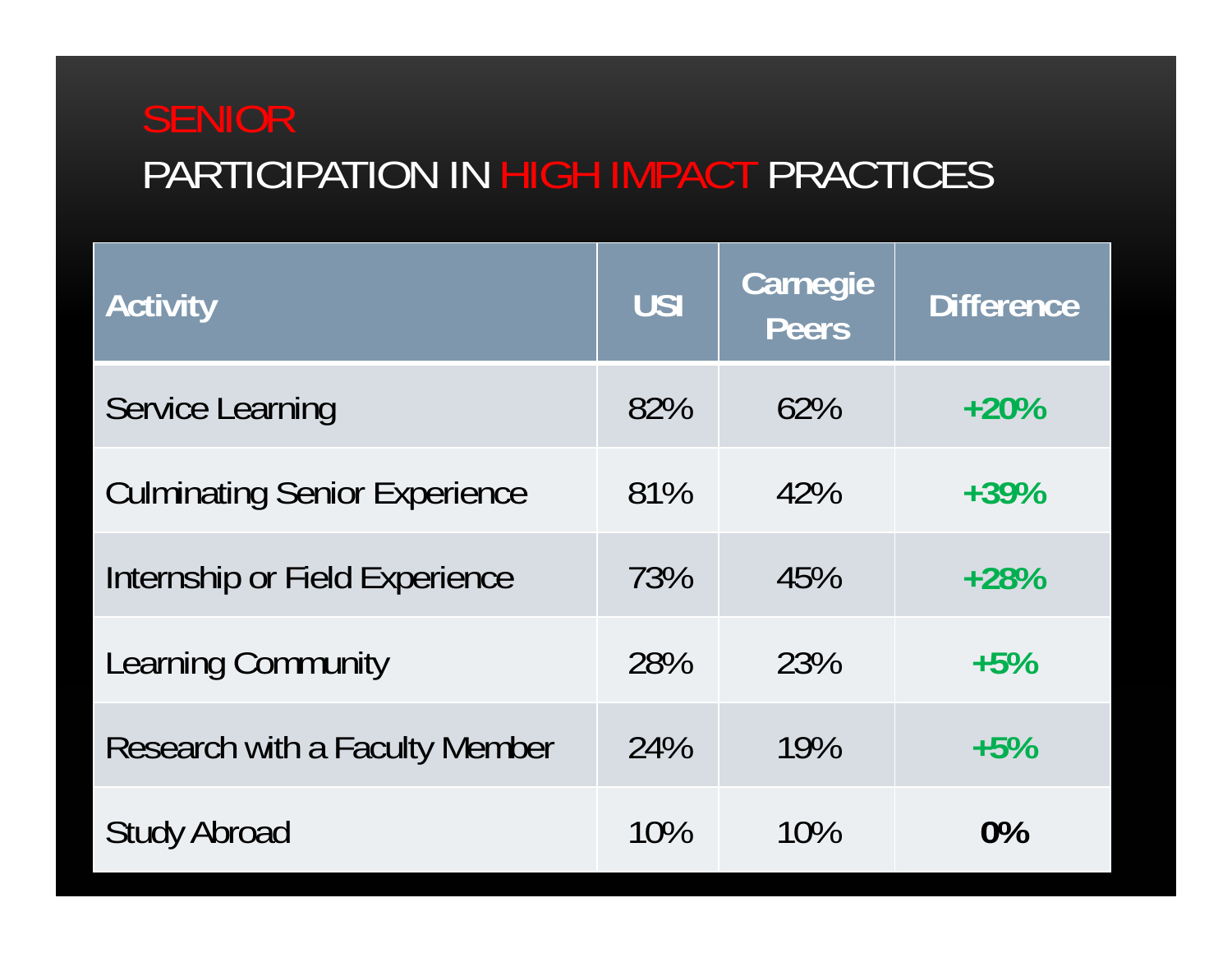#### ENGAGEMENT INDICATORS

- •**Academic Challenge**
- $\bullet$ Learning with Peers
- $\bullet$ Experiences with Faculty
- $\bullet$ Campus Environment

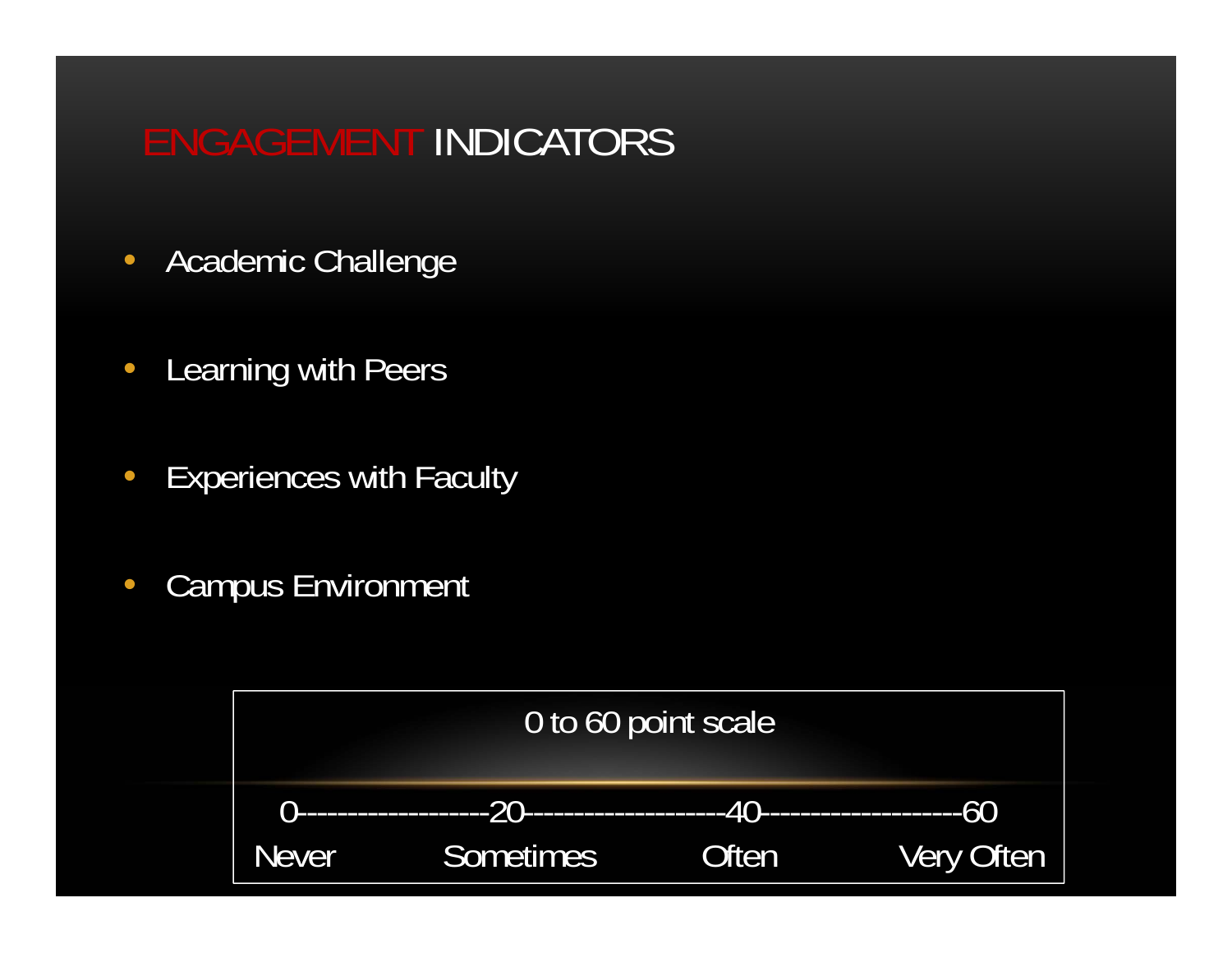#### ACADEMIC CHALLENGE

|                                                           | <b>USI</b><br><b>Freshmen</b> | <b>USI</b><br><b>Seniors</b> | <b>Difference</b>  |
|-----------------------------------------------------------|-------------------------------|------------------------------|--------------------|
| <b>Higher-Order Learning</b>                              | 38.3                          | 42.4                         | 4.1                |
| Reflective & Integrative Learning                         | 33.2                          | 40.0                         | 6.8                |
| <b>Learning Strategies</b>                                | 38.4                          | 38.2                         | $-0.2$             |
| <b>Quantitative Reasoning</b>                             | 25.3                          | 30.3                         | 5.0                |
| 20-------------------<br><b>Sometimes</b><br><b>Never</b> | <b>Often</b>                  | 40------------------         | --60<br>Very Often |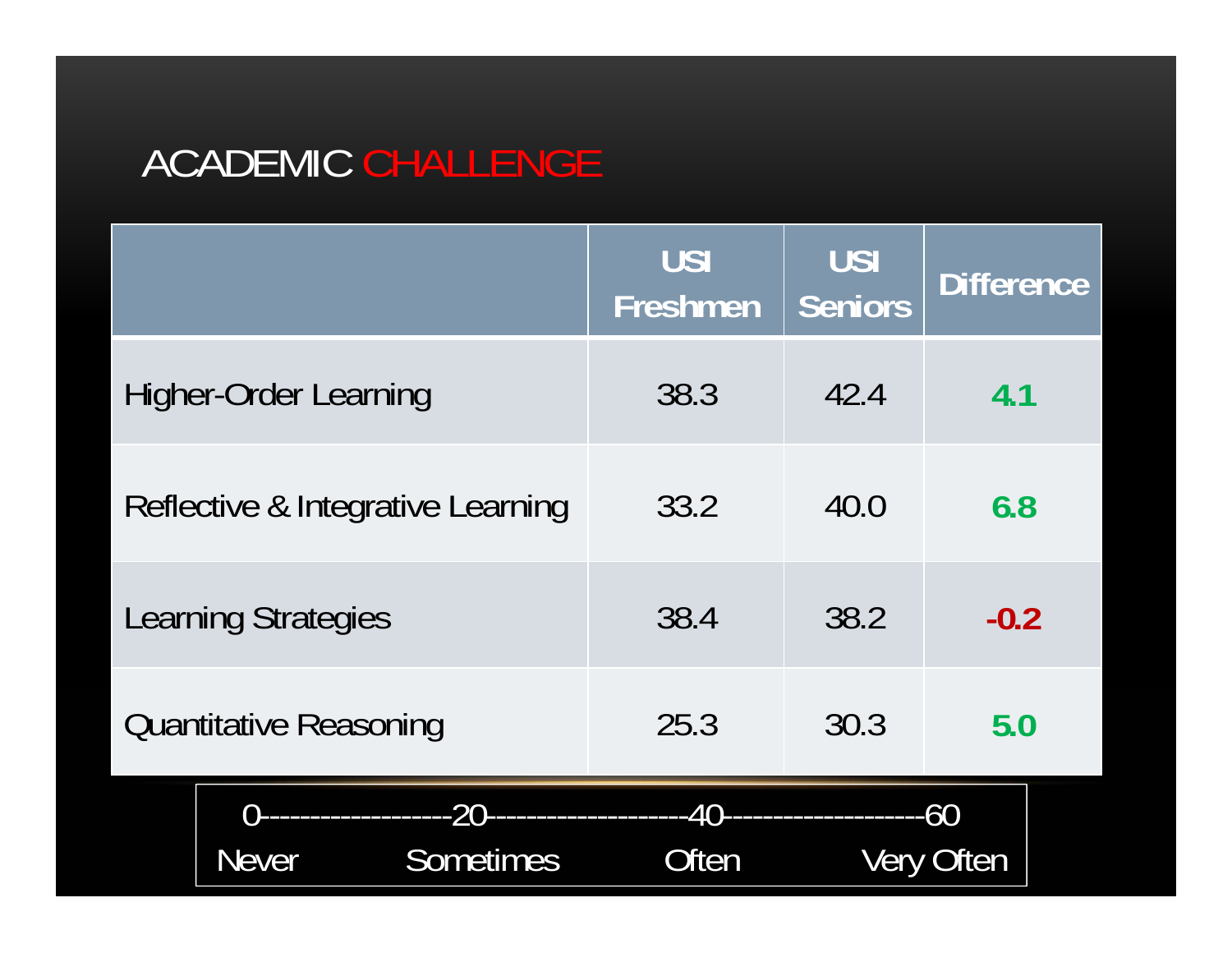#### ACADEMIC CHALLENGE

|                                   | USI Freshmen<br>vs. Carnegie       | <b>USI Seniors</b><br>vs. Carnegie                                                   |
|-----------------------------------|------------------------------------|--------------------------------------------------------------------------------------|
| <b>Higher-Order Learning</b>      | $\left(\frac{\cdot}{\cdot}\right)$ | $\left( \begin{array}{c} \bullet & \bullet \\ \bullet & \bullet \end{array} \right)$ |
| Reflective & Integrative Learning | $\mathcal{S}'$                     | $\cdot$                                                                              |
| <b>Learning Strategies</b>        |                                    |                                                                                      |
| <b>Quantitative Reasoning</b>     |                                    |                                                                                      |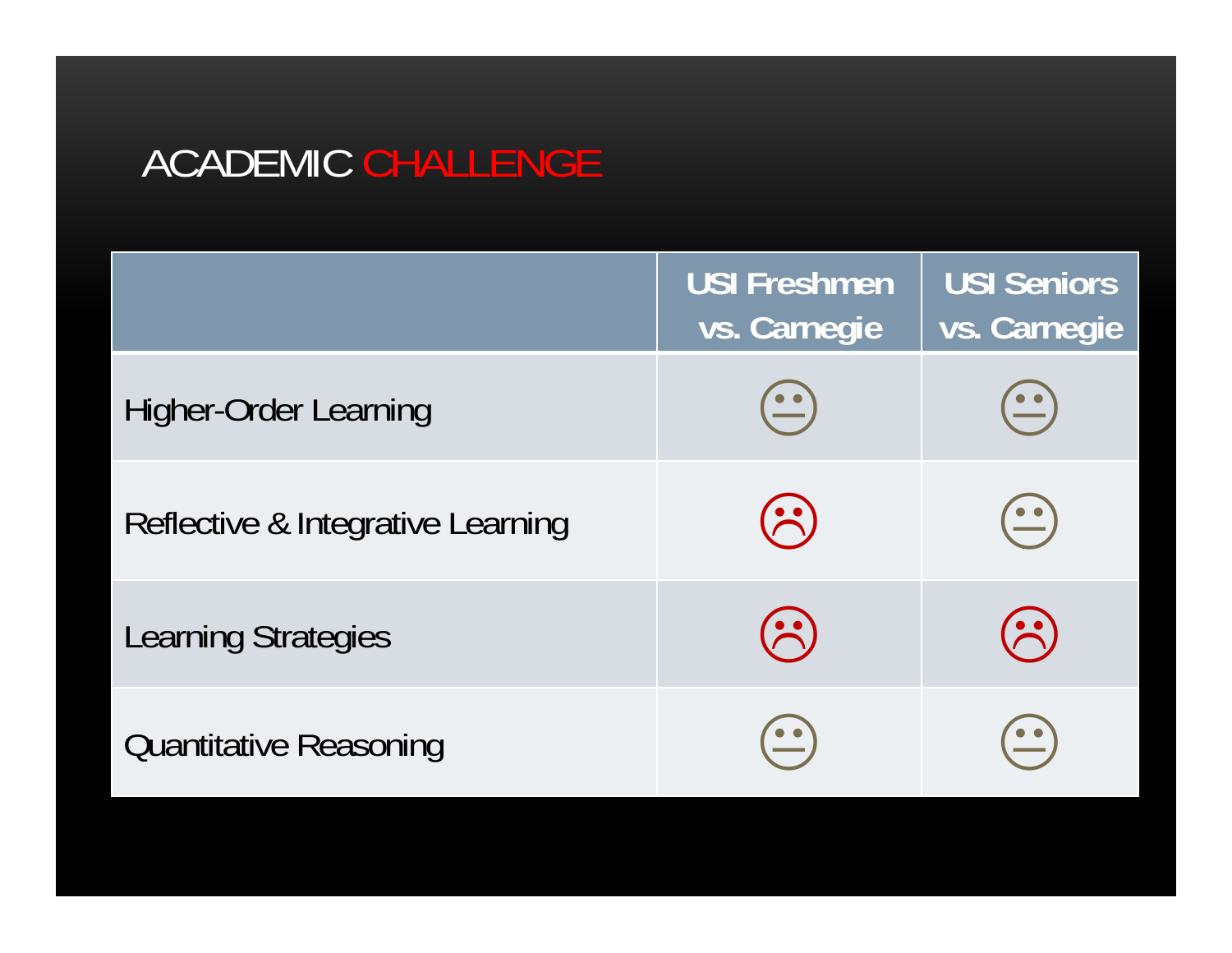#### LEARNING WITH PEERS

|                                 | <b>USI</b><br>Freshmen Seniors | <b>USI</b> | <b>Difference</b> |
|---------------------------------|--------------------------------|------------|-------------------|
| <b>Collaborative Learning</b>   | 30.5                           | 34.2       | 3.7               |
| Discussions with Diverse Others | 38.4                           | 40 /       | 2.3               |

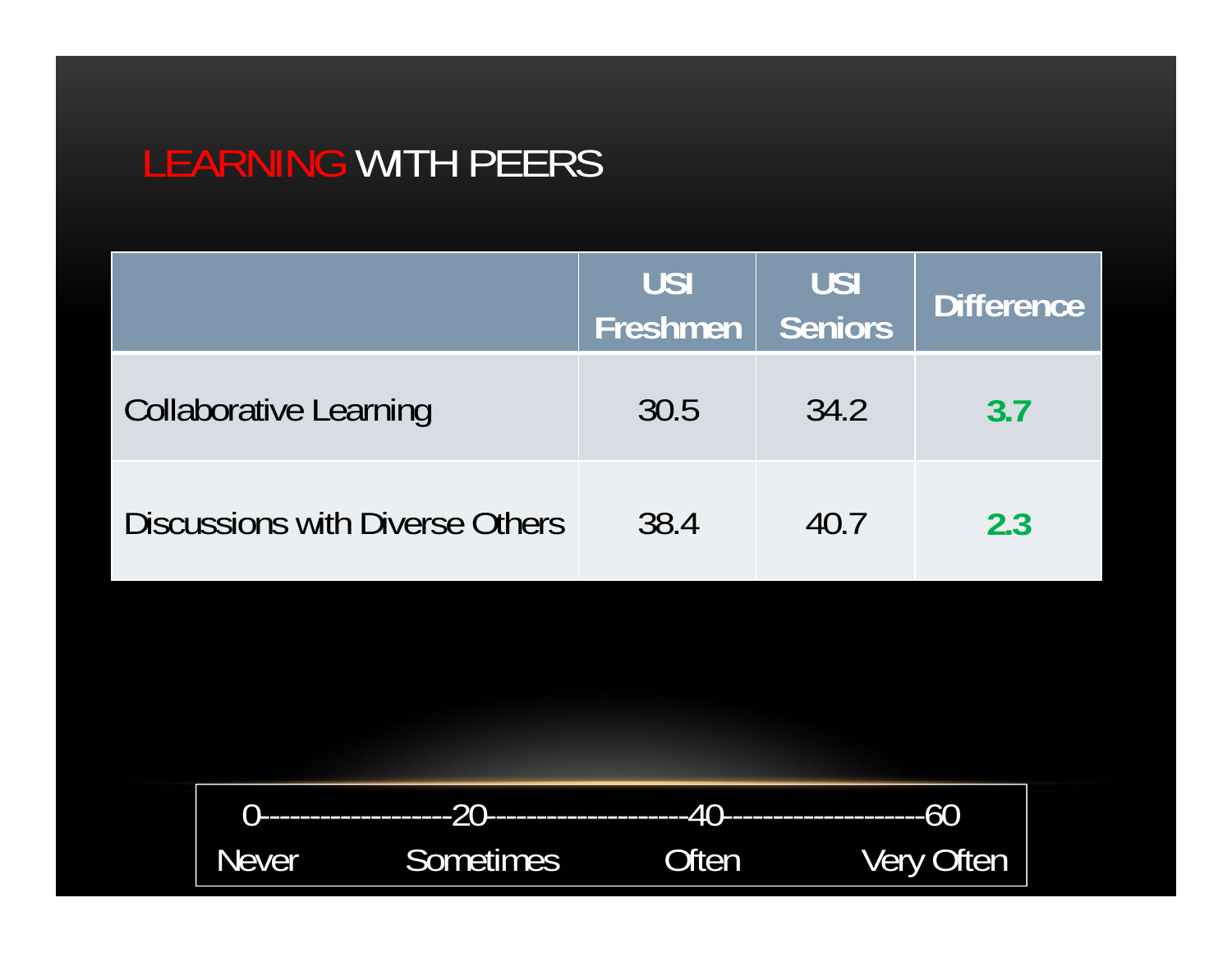#### LEARNING WITH PEERS

|                                 | USI Freshmen   USI Seniors<br>Vs. Carnegie | vs. Carnegie |
|---------------------------------|--------------------------------------------|--------------|
| <b>Collaborative Learning</b>   |                                            |              |
| Discussions with Diverse Others |                                            |              |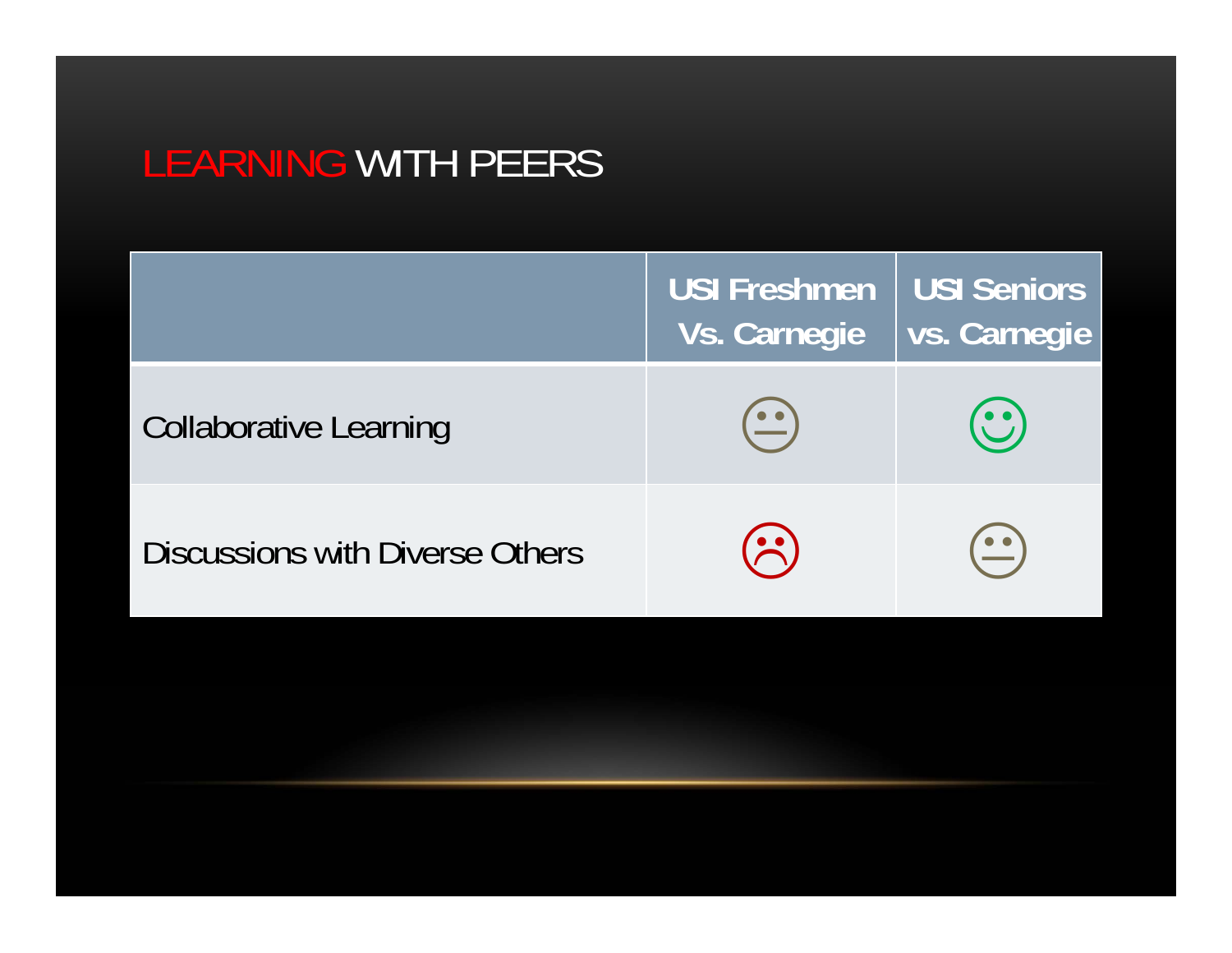#### EXPERIENCES WITH FACULTY

|                                     | <b>USI</b><br>Freshmen | <b>USI</b><br><b>Seniors</b> | <b>Difference</b> |
|-------------------------------------|------------------------|------------------------------|-------------------|
| <b>Student-Faculty Interactions</b> | 19.2                   | 27.1                         | 7.9               |
| <b>Effective Teaching Practices</b> | 39.4                   | 41.8                         | 2.4               |

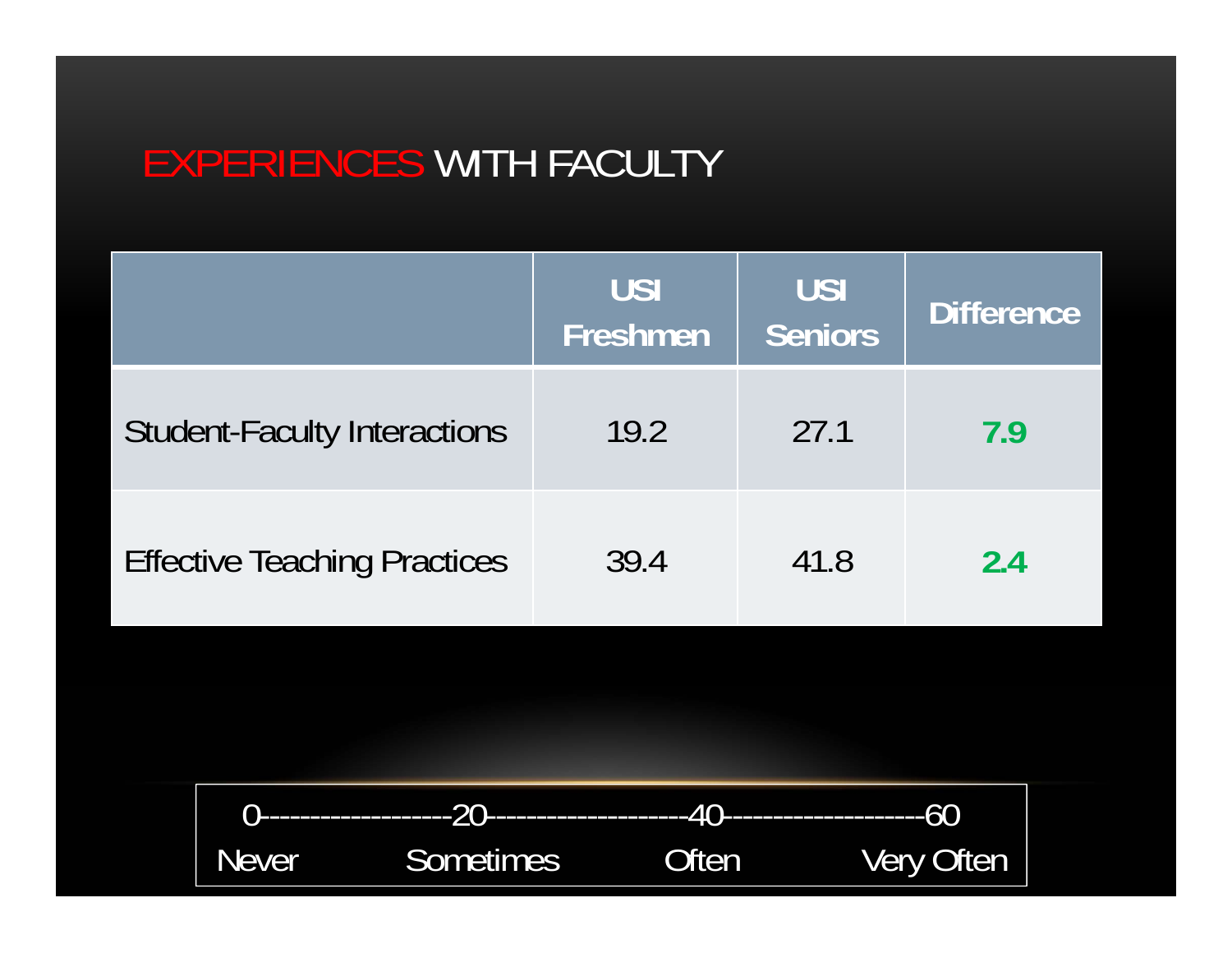#### EXPERIENCES WITH FACULTY

|                                     | USI Freshmen<br>Vs. Carnegie | USI Seniors<br>$\sqrt{}$ vs. Carnegie |
|-------------------------------------|------------------------------|---------------------------------------|
| <b>Student-Faculty Interactions</b> |                              |                                       |
| <b>Effective Teaching Practices</b> |                              |                                       |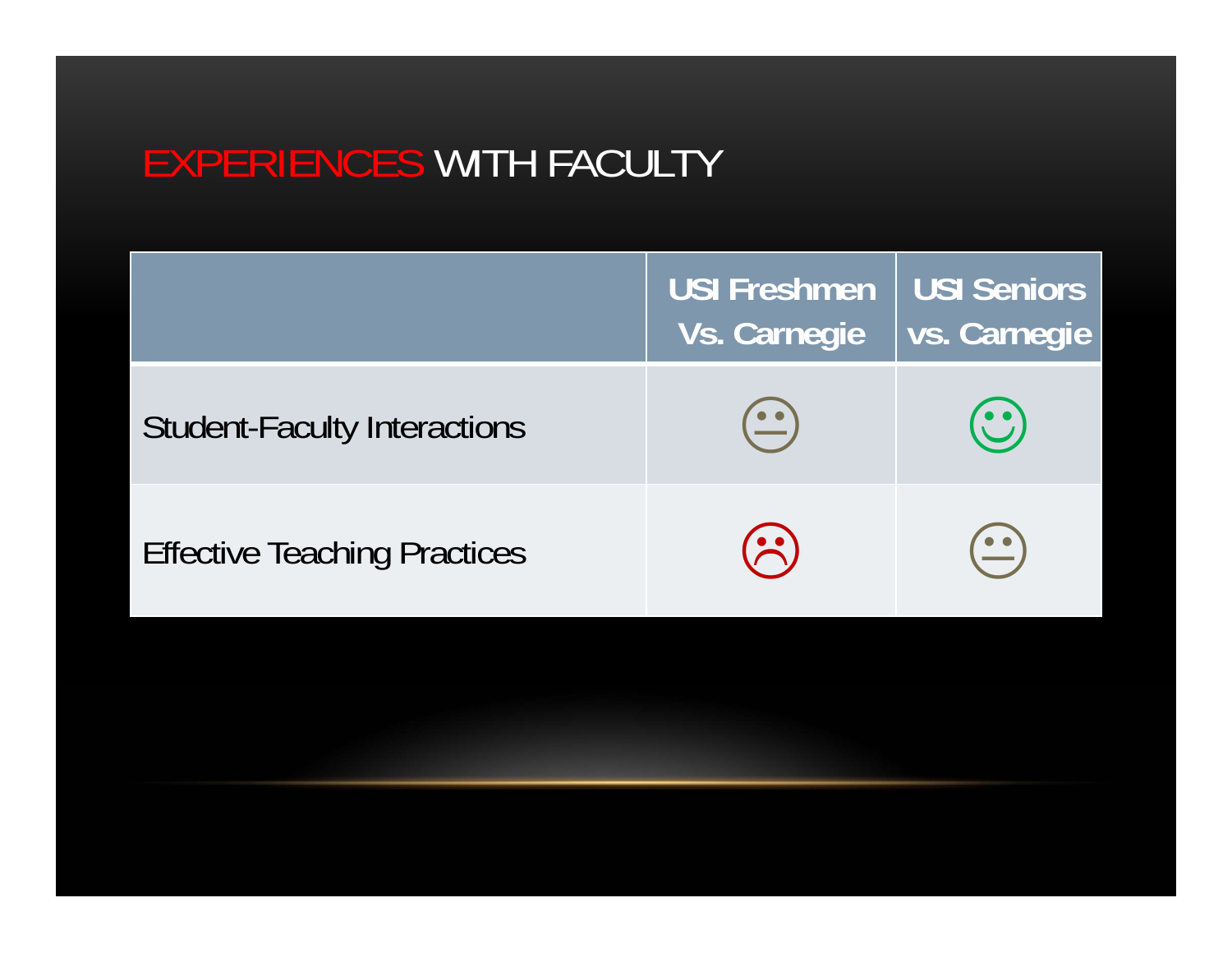#### CAMPUS ENVIRONMENT

|                                | USI<br>Freshmen | <b>USI</b><br>Seniors | <b>Difference</b> |
|--------------------------------|-----------------|-----------------------|-------------------|
| <b>Quality of Interactions</b> | 39.8            | 43.0                  | 3.2               |
| <b>Supportive Environment</b>  | 36.1            | 33.9                  | $-2.2$            |

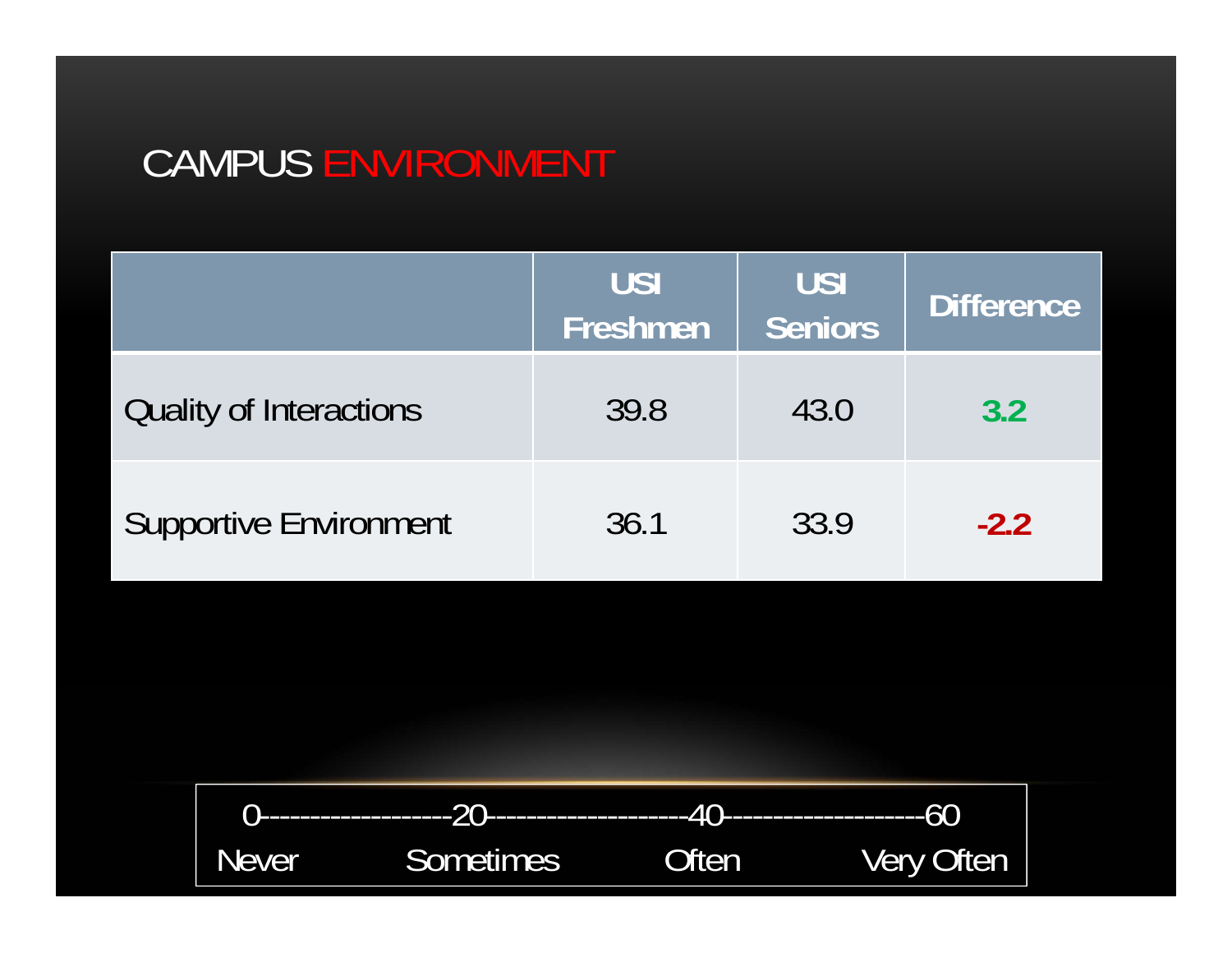#### CAMPUS ENVIRONMENT

|                                | <b>USI Freshmen</b><br>vs. Carnegie | USI Seniors<br><b>Vs. Carnegie</b> |
|--------------------------------|-------------------------------------|------------------------------------|
| <b>Quality of Interactions</b> |                                     |                                    |
| <b>Supportive Environment</b>  |                                     |                                    |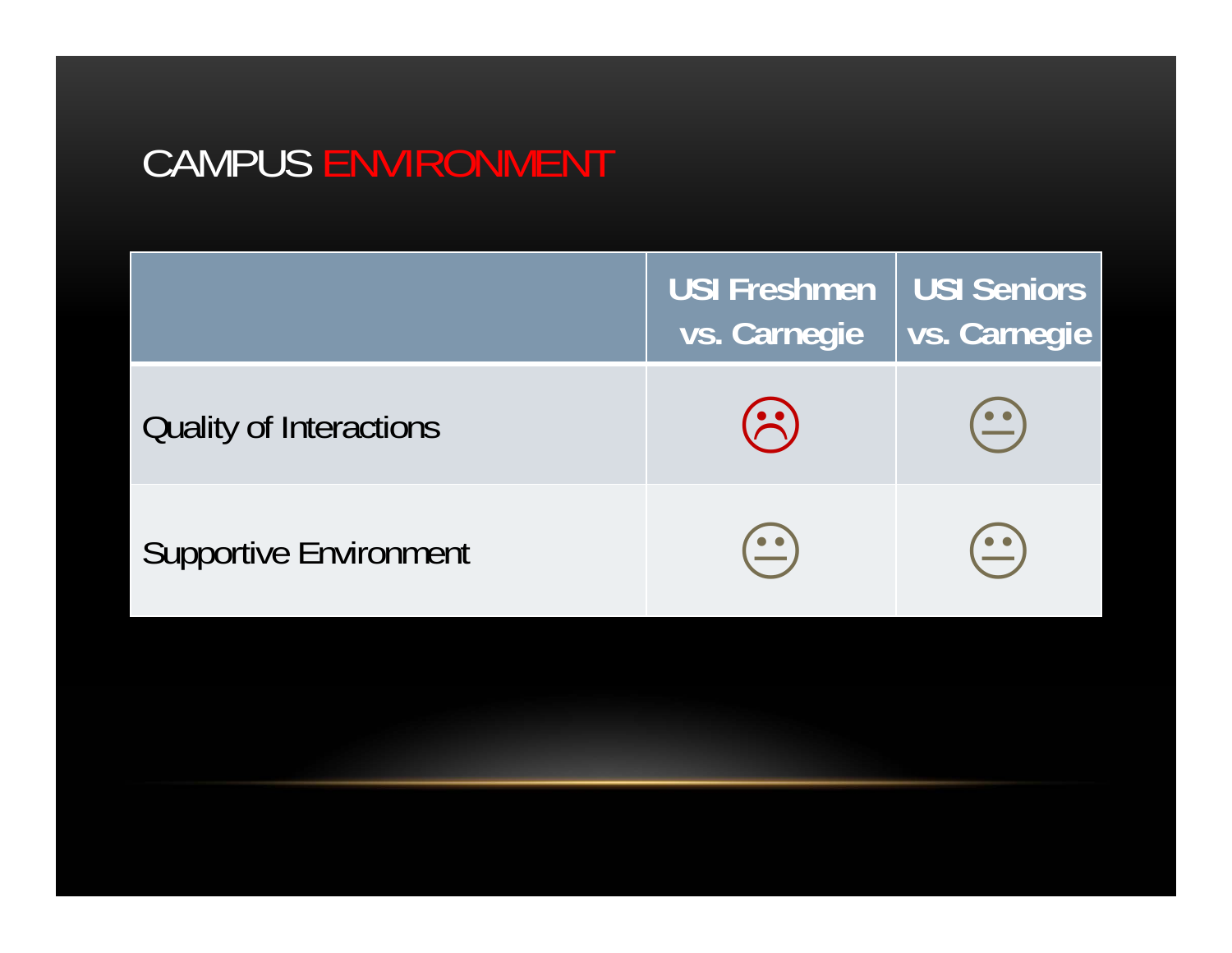#### PERCEIVED GAINS AMONG SENIORS

| Thinking critically and analytically                | 89% |
|-----------------------------------------------------|-----|
| Working effectively with others                     | 85% |
| Writing clearly and effectively                     | 84% |
| Acquiring job- or work-related knowledge and skills | 82% |
| Speaking clearly and effectively                    | 79% |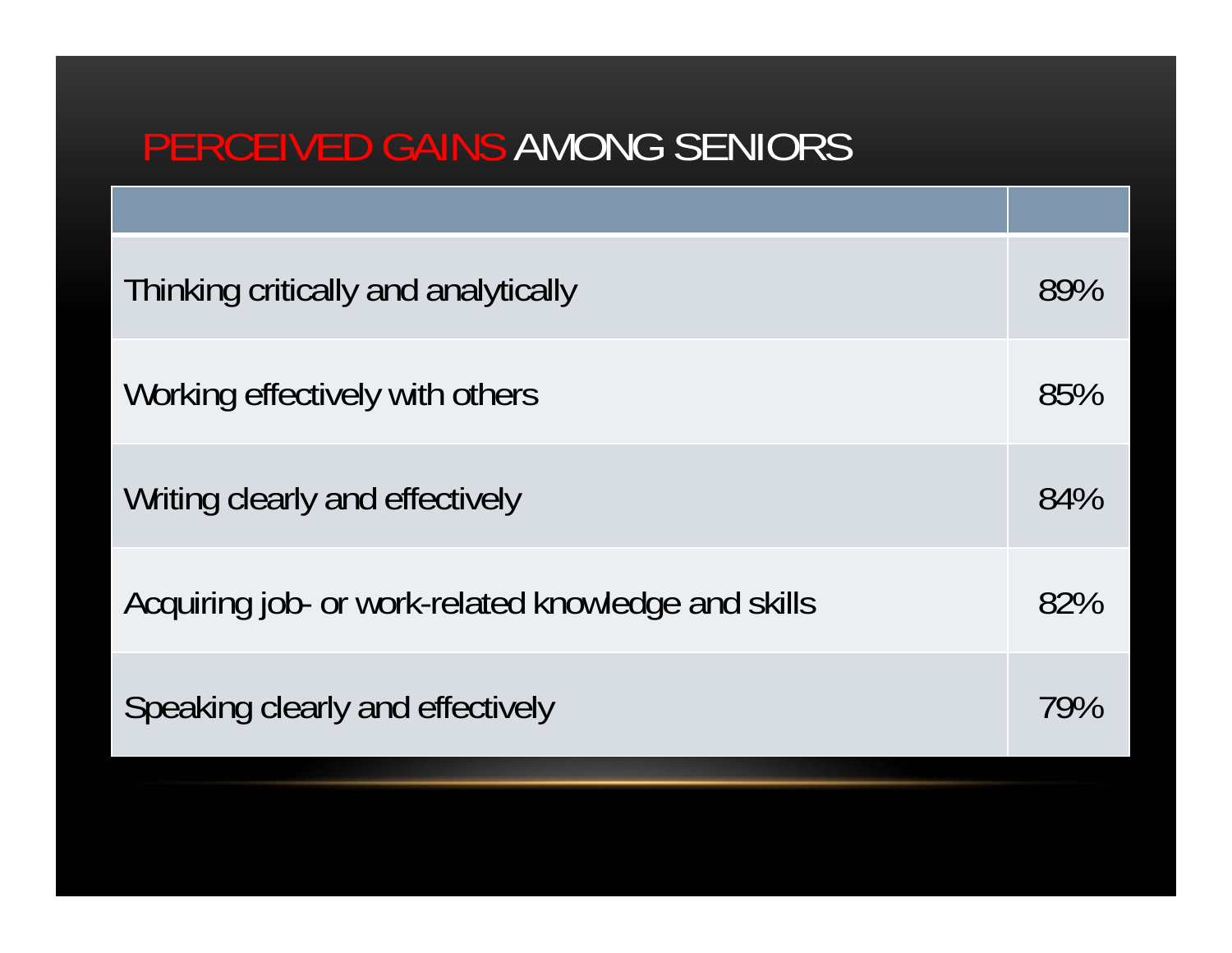#### PERCEIVED GAINS AMONG SENIORS

| Developing or clarifying a personal code of values and ethics                                                | 74% |
|--------------------------------------------------------------------------------------------------------------|-----|
| Solving complex real-world problems                                                                          | 72% |
| Analyzing numerical and statistical information                                                              | 65% |
| Being an informed and active citizen                                                                         | 64% |
| Understanding people of other backgrounds (economic,<br>racial/ethnic, political, religious, national, etc.) | 61% |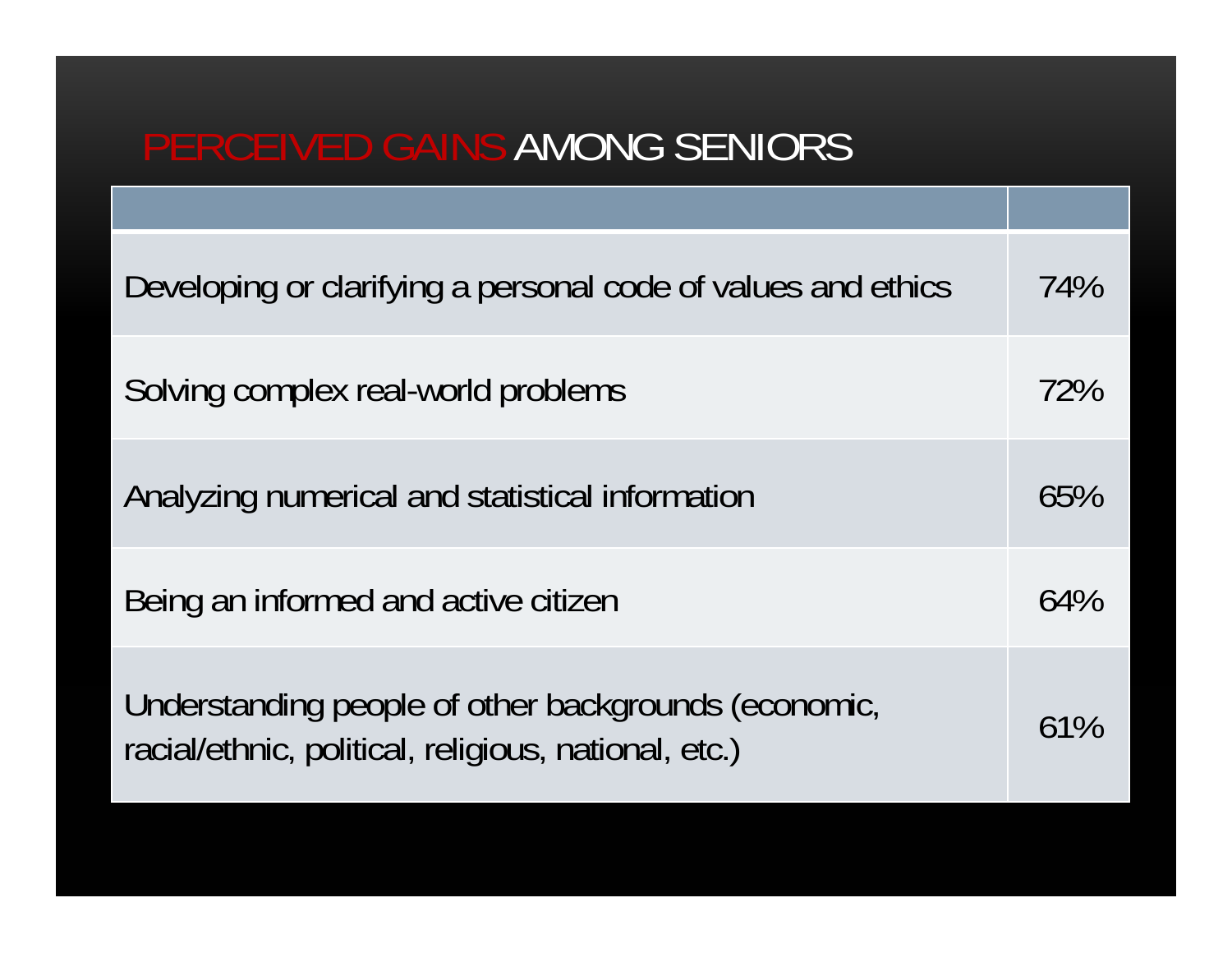#### SATISFACTION WITH USI

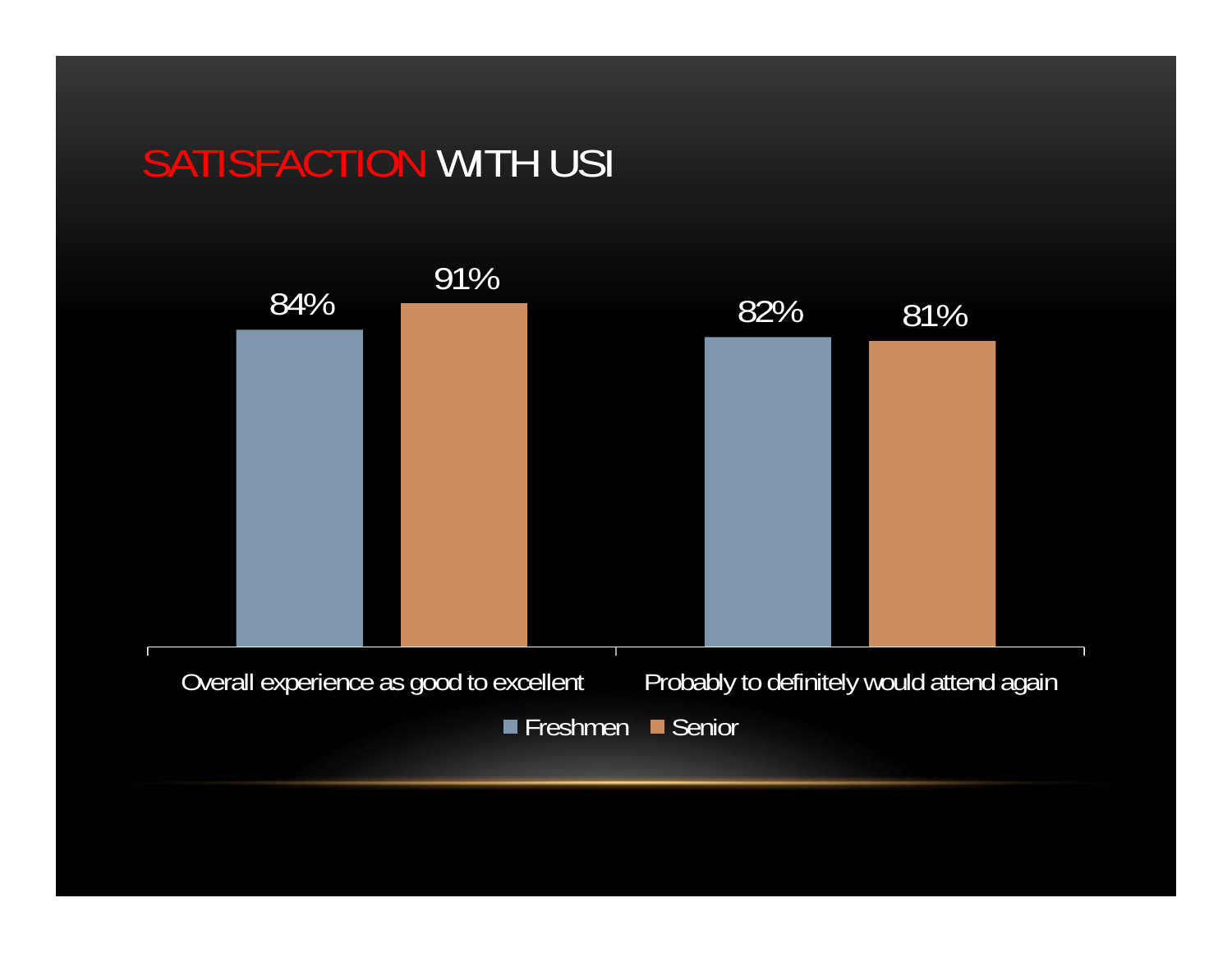ADVISING Special Topic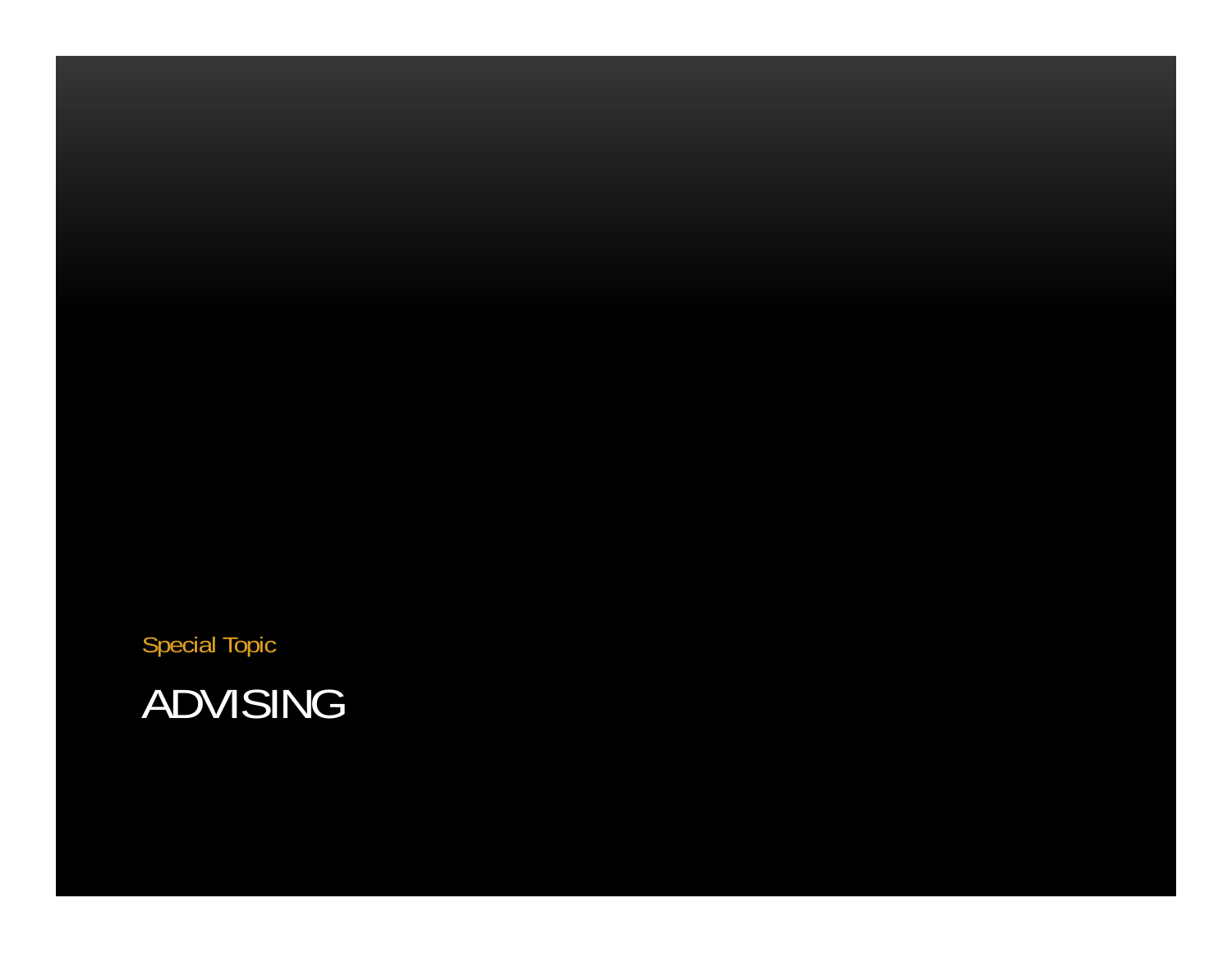• USI freshmen rate their advising experiences about the same as students at other schools

• USI seniors rate their advising experiences higher than students at other schools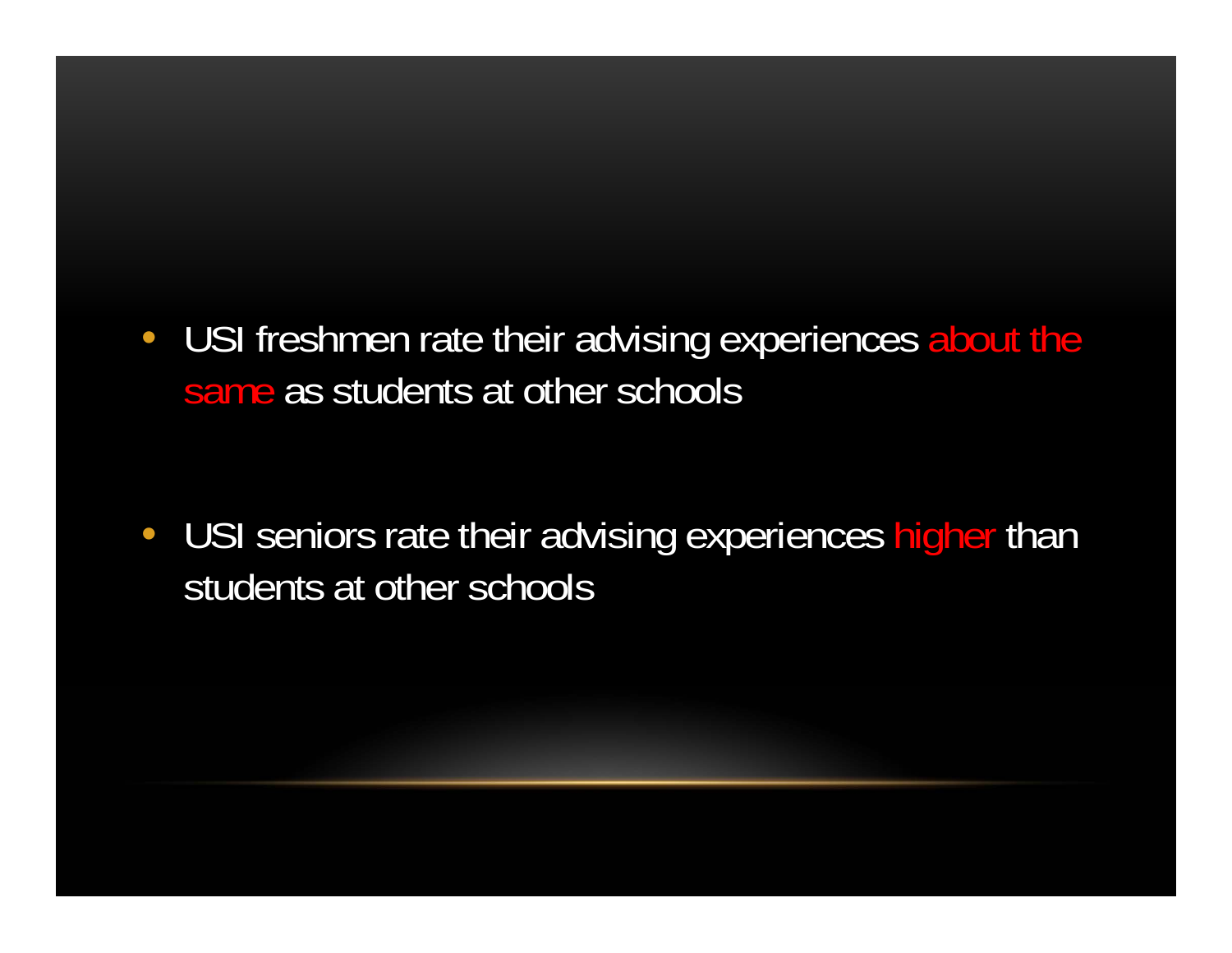#### METHODOLOGY

• Optional module

• 233 other institutions participated

• 47,441 students at other schools participated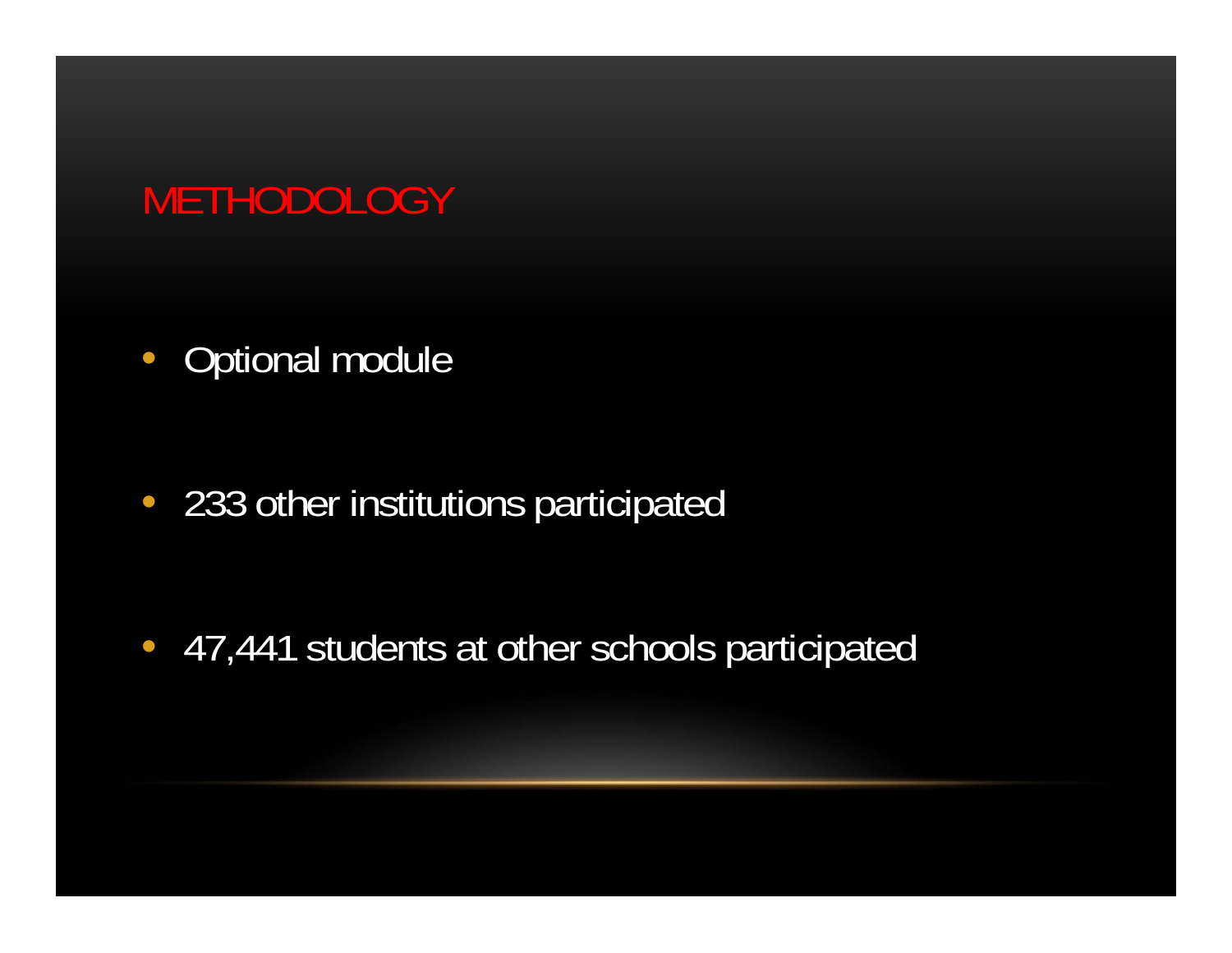| During the current school year, to what extent<br>has your Academic Advisor done the following: | <b>USI</b><br><b>Freshmen</b> | <b>USI</b><br><b>Seniors</b> | <b>Difference</b> |  |
|-------------------------------------------------------------------------------------------------|-------------------------------|------------------------------|-------------------|--|
| Listened closely to your concerns & questions                                                   | 3.0                           | 3.2                          | 0.2               |  |
| Been available when needed                                                                      | 2.9                           | 3.2                          | 0.3               |  |
| Provided useful information about courses                                                       | 2.9                           | 2.9                          | 0.0               |  |
| Informed you of important deadlines                                                             | 2.7                           | 2.9                          | 0.2               |  |
| Helped you understand academic rules & policies                                                 | 2.7                           | 2.9                          | 0.2               |  |
| Informed you of academic support options                                                        | 2.6                           | 2.5                          | $-0.1$            |  |
| Discussed your career interests & post-grad plans                                               | 2.5                           | 2.9                          | 0.4               |  |
| Helped you when you had difficulties                                                            | 2.4                           | 2.9                          | 0.5               |  |
| Helped you get information on special opportunities                                             | 2.4                           | 2.8                          | 0.4               |  |
| Scale of 1 to 4, 1 = Very little; $2 = Some$ ; $3 = Quite$ a bit; $4 = Very$ much               |                               |                              |                   |  |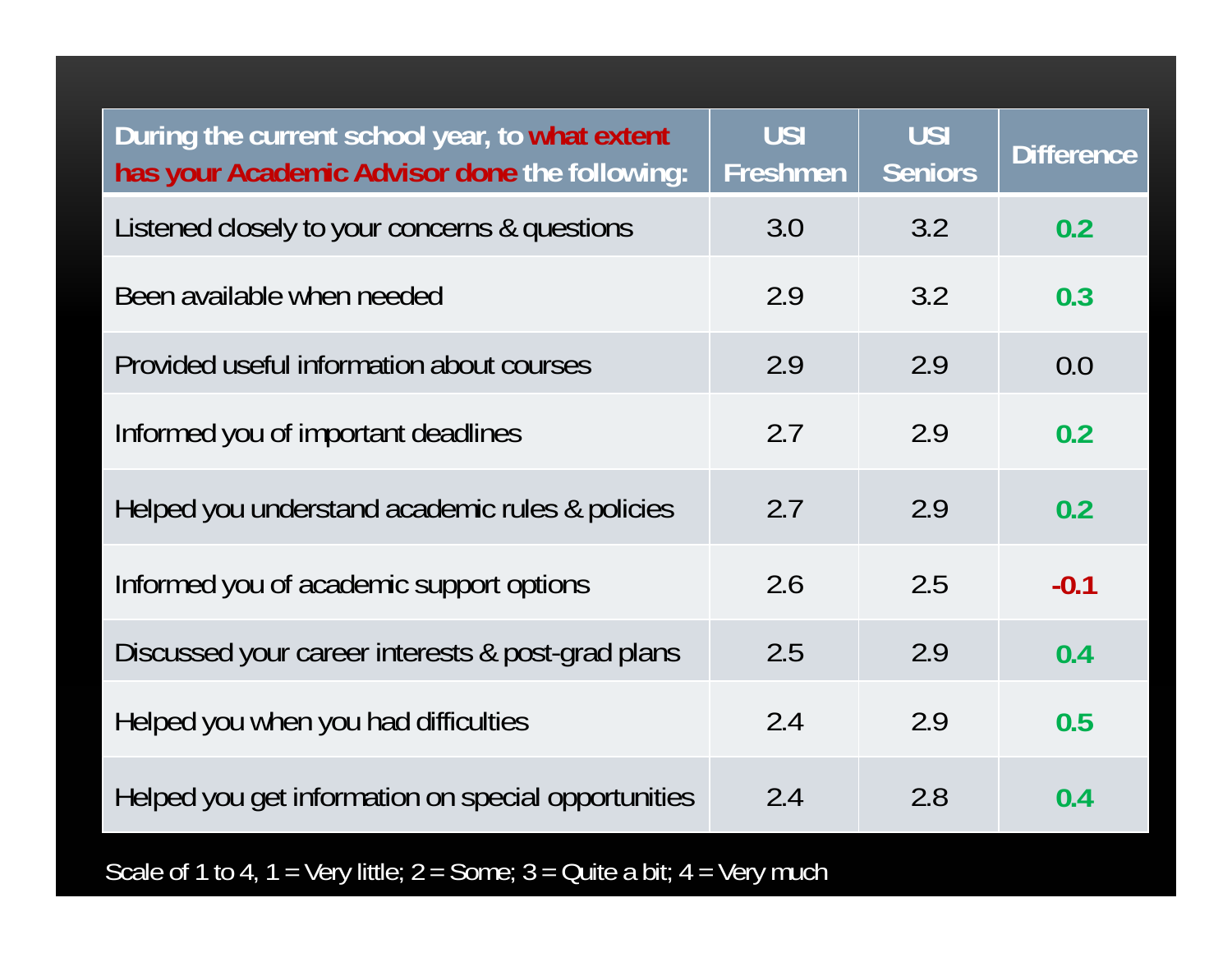# FOR ACADEMIC PLANNING

| <b>Source</b>                                     | USI Freshmen   USI Seniors |     |
|---------------------------------------------------|----------------------------|-----|
| <b>Assigned Academic Advisor</b>                  | 40%                        | 32% |
| <b>Family members</b>                             | 19%                        | 8%  |
| Friends and other students                        | 16%                        | 10% |
| Other source (catalog, website, DARWIN, other)    | 10%                        | 9%  |
| Academic advisor available to any student         | 6%                         | 6%  |
| Faculty or staff not formally assigned as advisor | $4\%$                      | 27% |
| Did not seek academic advice this year            | 5%                         | 8%  |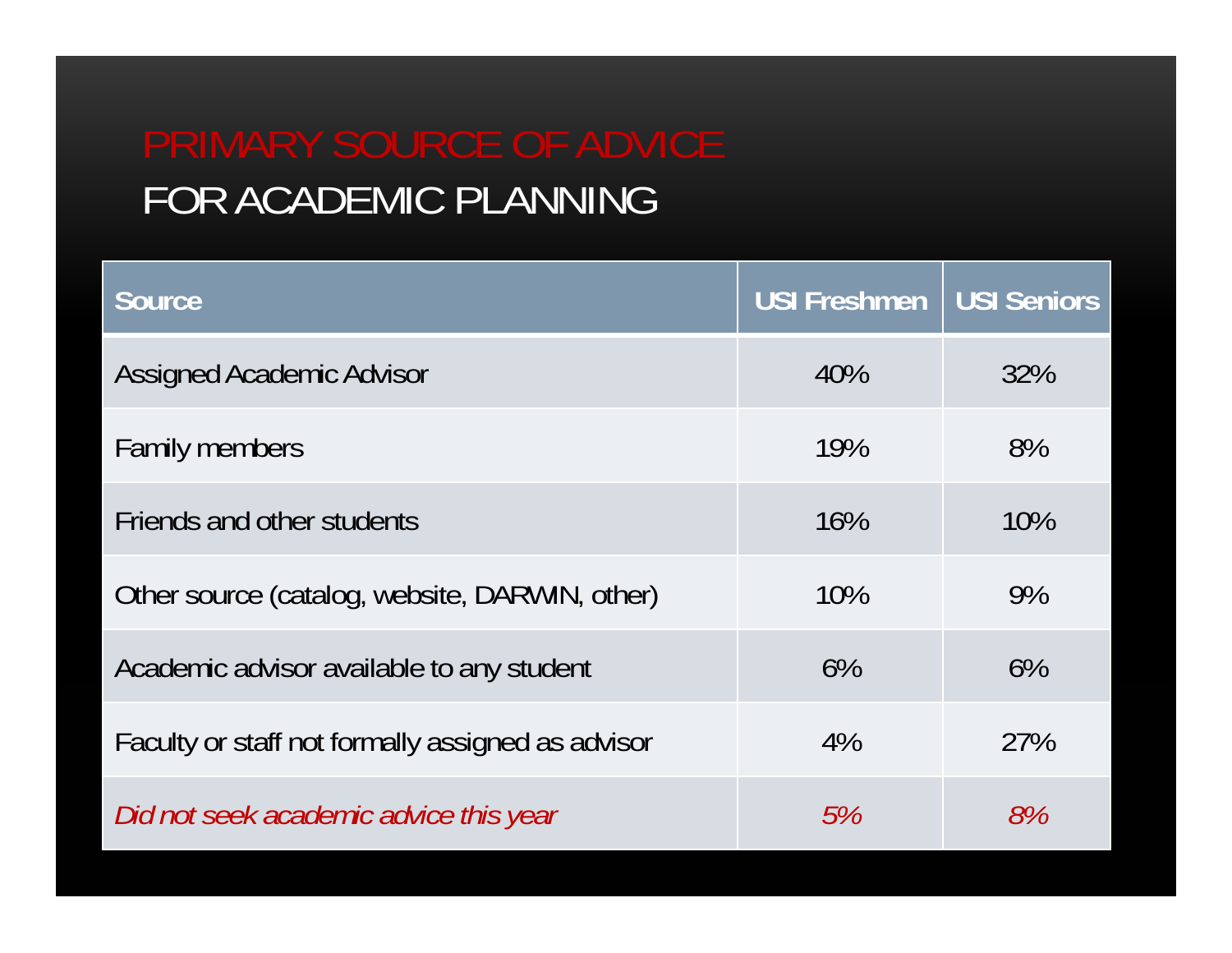# FSSE RESULTS 2013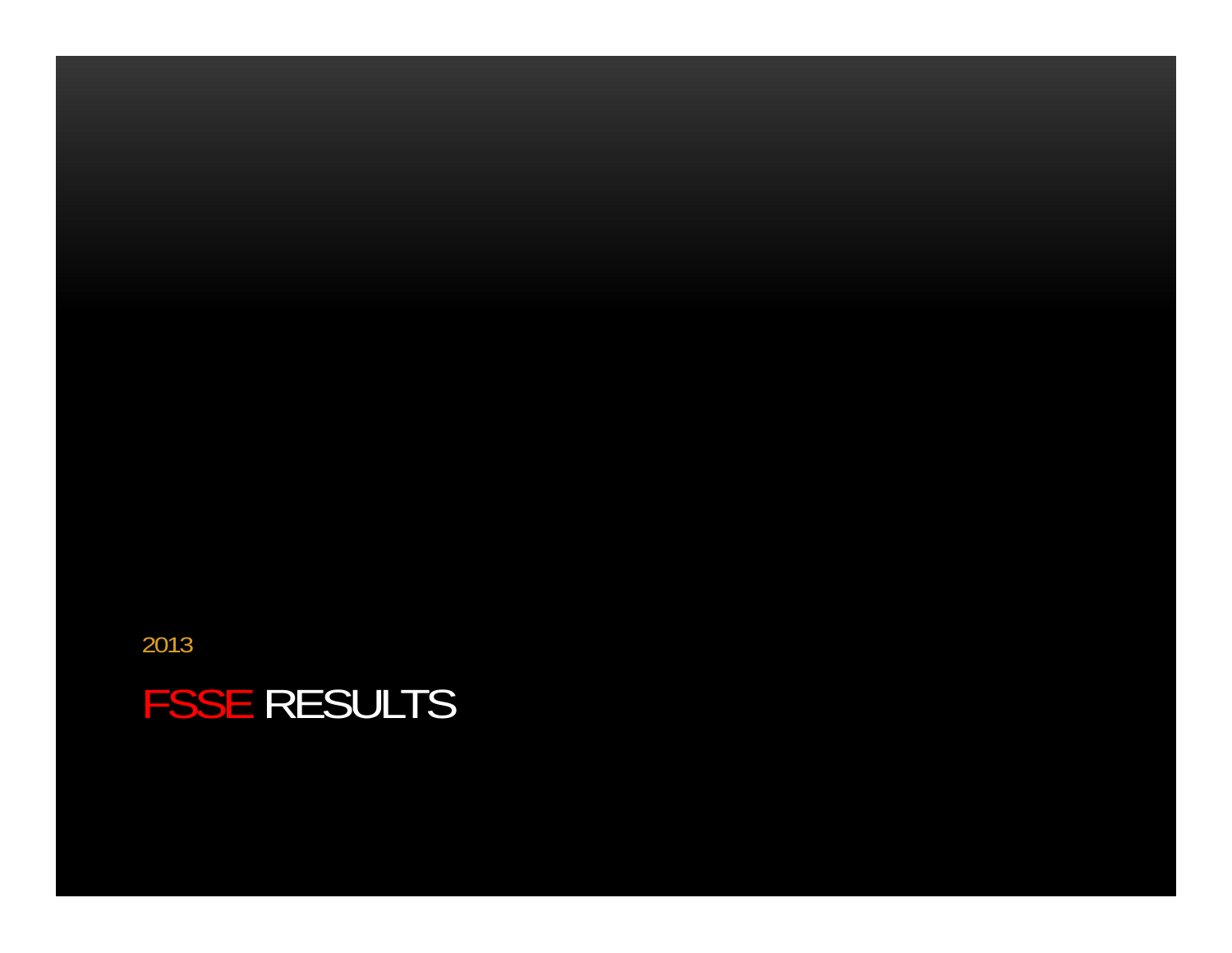#### METHODOLOGY

Field Period: Spring 2013

Method: Email invites for a web-based survey

All Faculty: 632 invited  $\rightarrow$  324 participated  $\rightarrow$  51% response rate

*~70% full-time / ~30% part-time (64 respondents did not indicate classification)*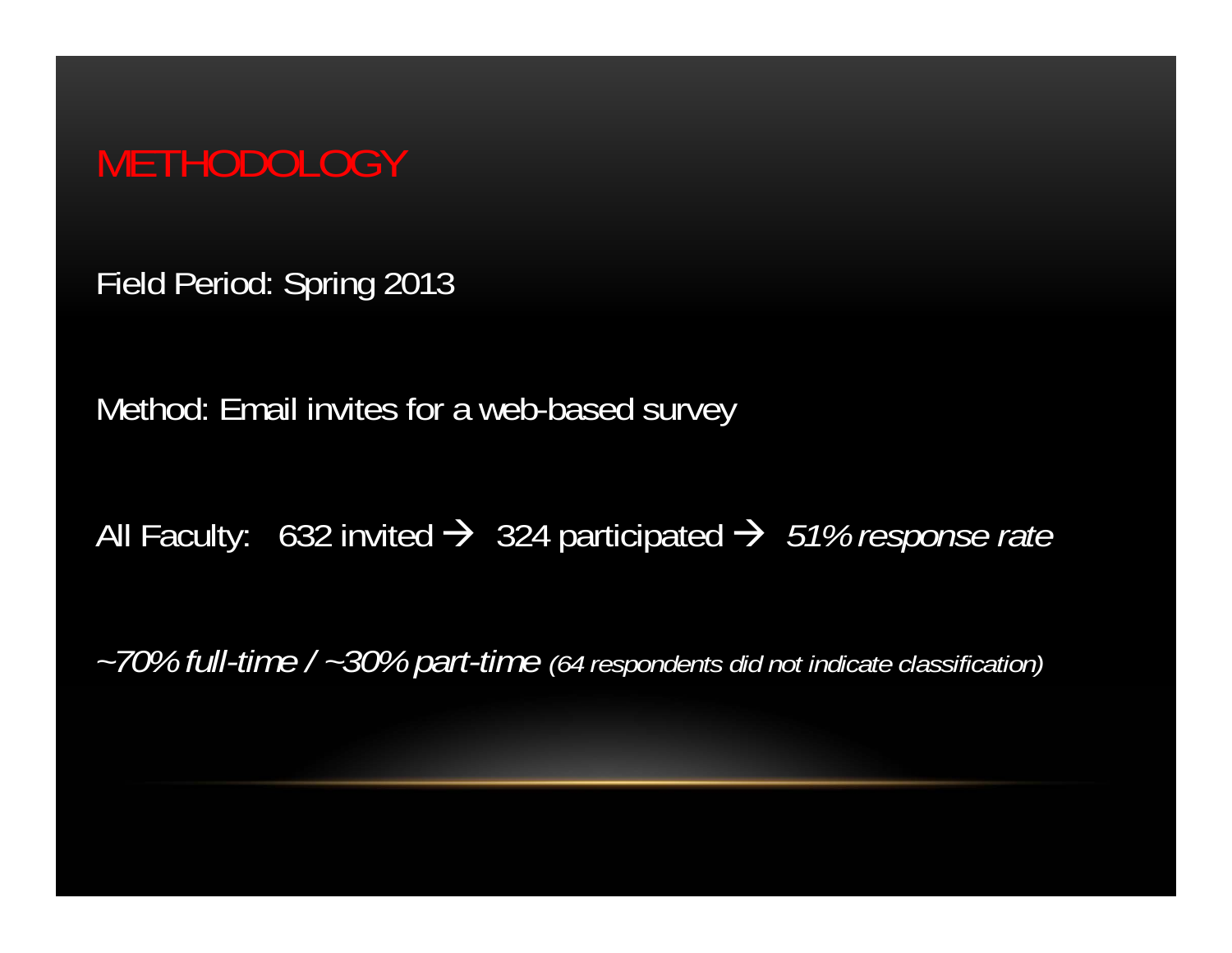# FACULTY: IMPORTANCE OF HIGH IMPACT PRACTICES

| How important is it to you that undergraduates do the<br>following before they graduate:                |     |
|---------------------------------------------------------------------------------------------------------|-----|
| Participate in internship, etc.                                                                         | 87% |
| Complete a culminating senior experience (capstone, thesis, etc.)                                       | 83% |
| Participate in a community-based project (service learning) as part of a<br>course                      | 59% |
| Work with a faculty member on a research project                                                        | 52% |
| Participate in a learning community or formal program where students<br>take 2 or more classes together | 38% |
| Participate in study abroad                                                                             | 37% |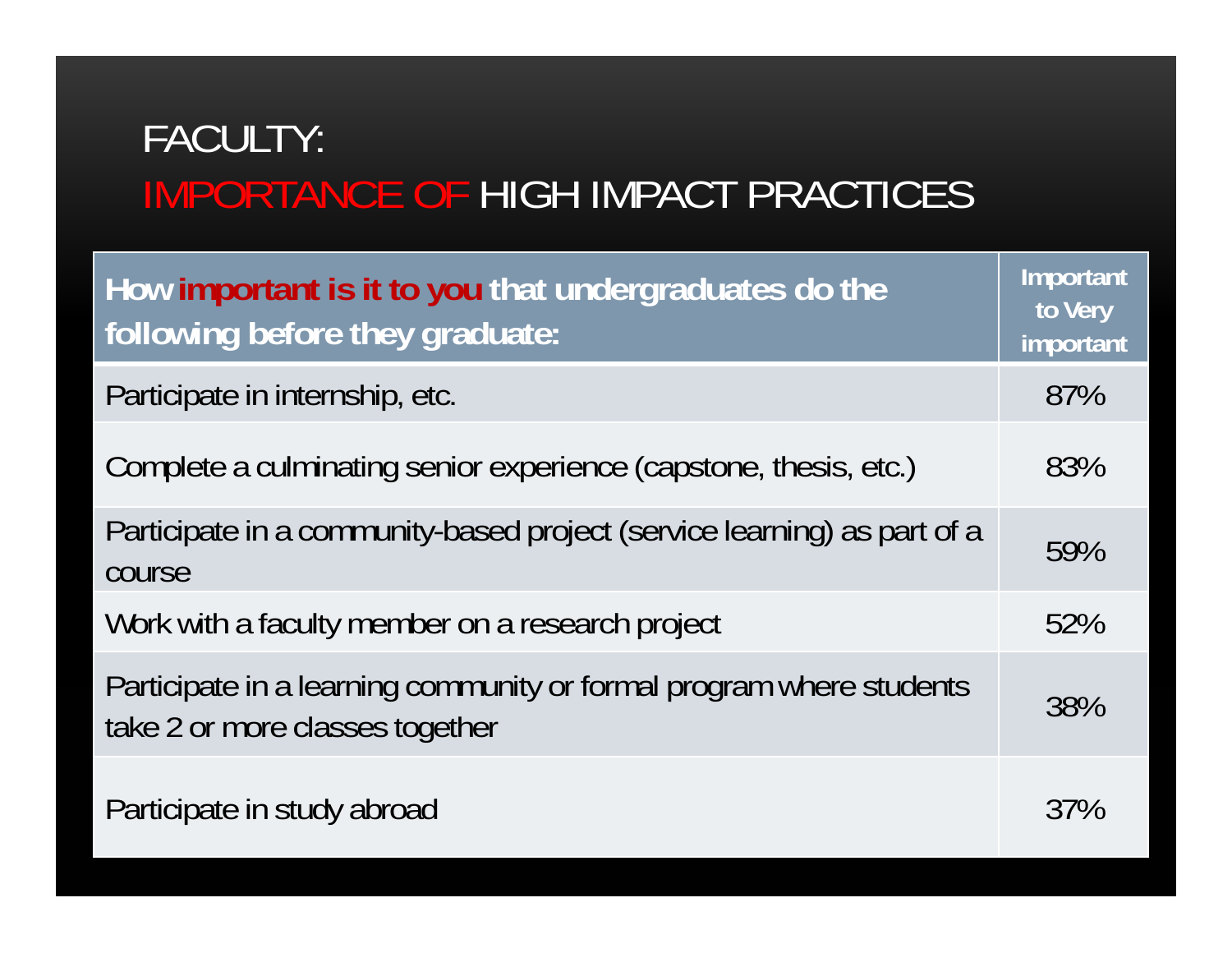# FACULTY : ACTIVITIES SUPPORTING HIGH IMPACT PRACTICES

- 51% -- Include community based projects (service learning) in at least some of their courses
- 33% -- Work with undergraduate students on research during a typical 7-day week
- 23% -- Supervise undergraduate internships or other field experiences during a typical 7-day week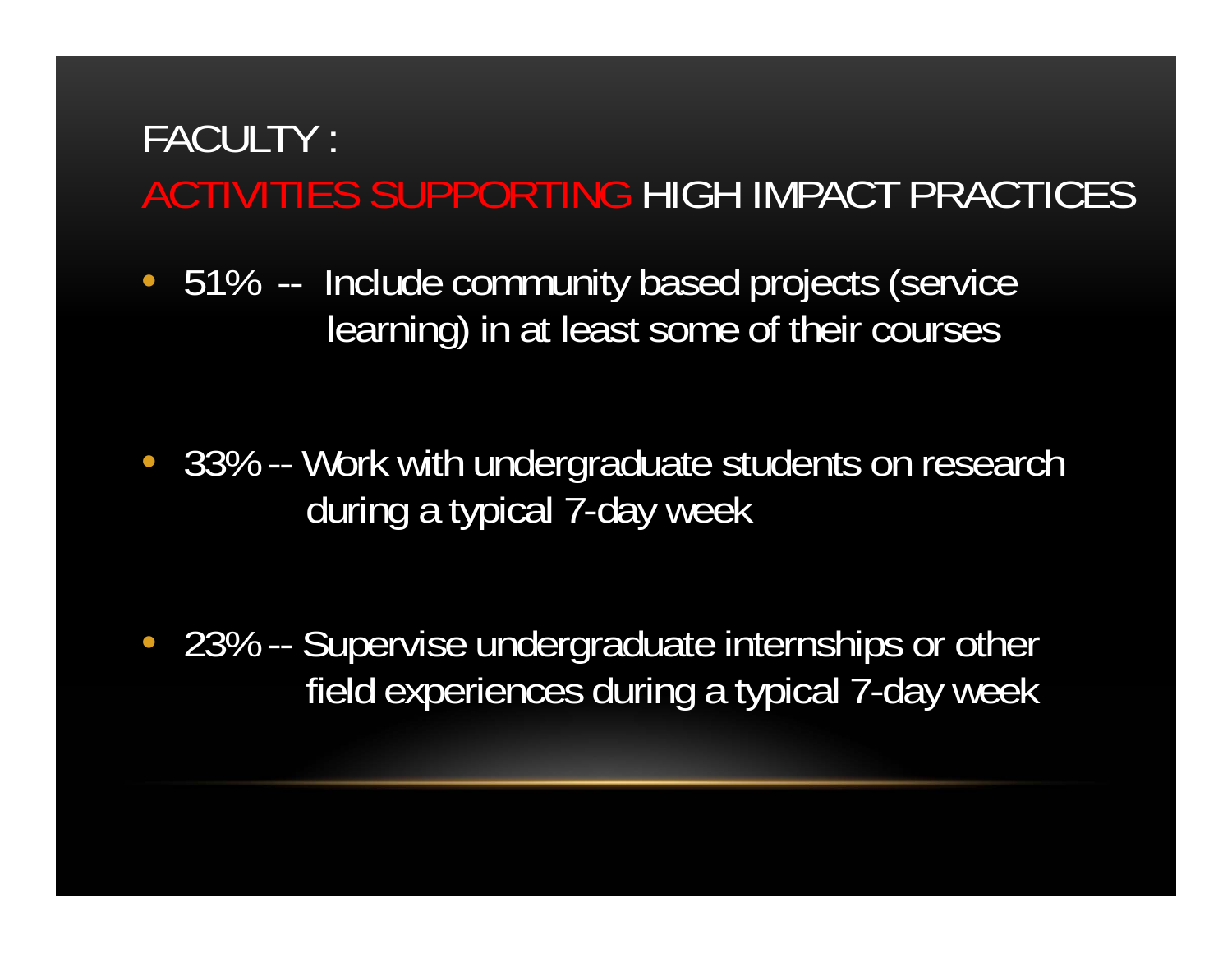# FACULTY COURSE GOALS VS SENIOR STUDENT - PERCEIVED GAINS

|                                                           | Course<br>Goal | <b>Perceived</b><br>Gain |
|-----------------------------------------------------------|----------------|--------------------------|
| Think critically and analytically                         | 94%            | 89%                      |
| Work effectively with others                              | 72%            | 85%                      |
| Write clearly & effectively                               | 71%            | 84%                      |
| Acquire job- or work-related knowledge &<br><b>skills</b> | 78%            | 82%                      |
| Speak clearly & effectively                               | 59%            | 79%                      |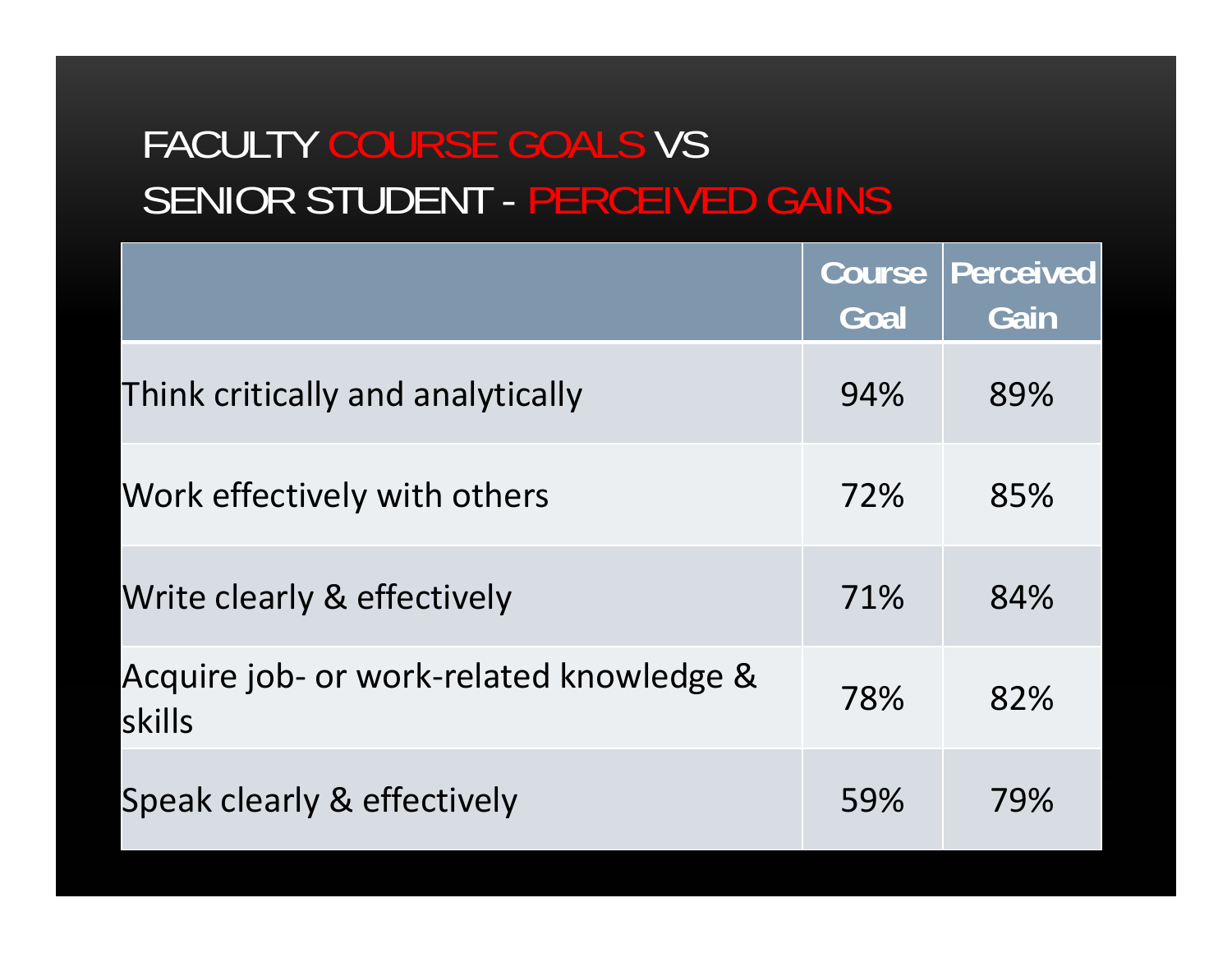# FACULTY COURSE GOALS VS SENIOR STUDENT - PERCEIVED GAINS

|                                                                | Goal | <b>Course Perceived</b><br>Gain |
|----------------------------------------------------------------|------|---------------------------------|
| Developing or clarifying a personal code of<br>values & ethics | 57%  | 74%                             |
| Solve complex real-world problems                              | 73%  | 71%                             |
| Analyzing numerical and statistical info                       | 47%  | 65%                             |
| Being an informed and active citizen                           | 57%  | 64%                             |
| Understand people of other backgrounds                         | 53%  | 61%                             |